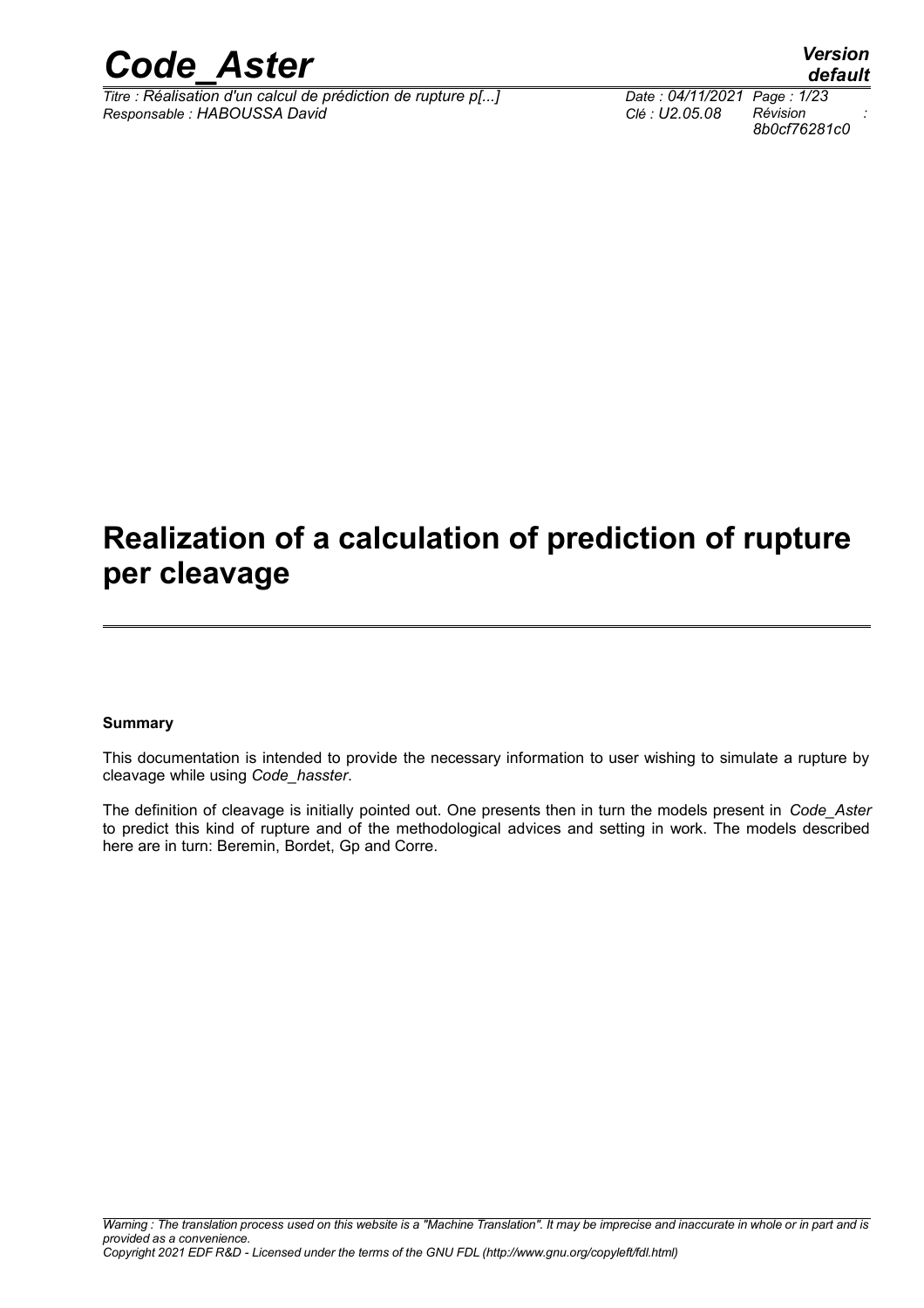*Titre : Réalisation d'un calcul de prédiction de rupture p[...] Date : 04/11/2021 Page : 2*<br> *Responsable : HABOUSSA David Clé : U2.05.08 Révision Responsable : HABOUSSA David Clé : U2.05.08 Révision :*

| 4 Methodology of prediction of cleavage with the probabilistic model of Beremin11      |  |
|----------------------------------------------------------------------------------------|--|
|                                                                                        |  |
|                                                                                        |  |
|                                                                                        |  |
| 4.2.2 Modeling advanced for a reliable calculation of the fields in bottom of defect12 |  |
|                                                                                        |  |
|                                                                                        |  |
| 5 Methodology of prediction of cleavage with the probabilistic model of Bordet16       |  |
|                                                                                        |  |
|                                                                                        |  |
|                                                                                        |  |
|                                                                                        |  |
|                                                                                        |  |
|                                                                                        |  |
|                                                                                        |  |
|                                                                                        |  |
|                                                                                        |  |
|                                                                                        |  |
|                                                                                        |  |
|                                                                                        |  |
|                                                                                        |  |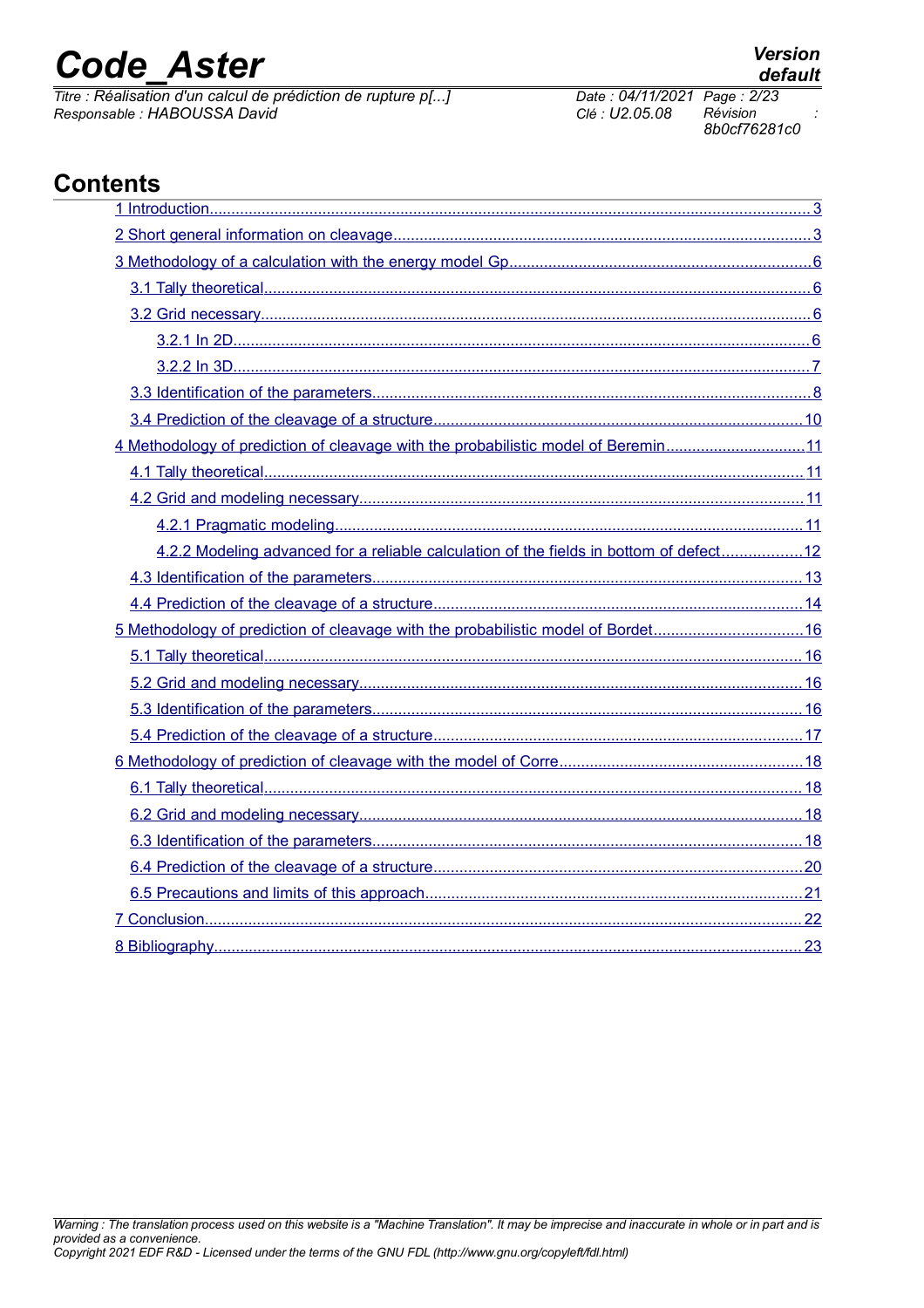*Titre : Réalisation d'un calcul de prédiction de rupture p[...] Date : 04/11/2021 Page : 3/23 Responsable : HABOUSSA David Clé : U2.05.08 Révision :*

*8b0cf76281c0*

## **1 Introduction**

<span id="page-2-1"></span>Elastic breaking process, based on the classical criteria of rate of refund of energy, integral of contour *J* and of factor of intensity of the constraints *K* , does not allow, in the case general, to deal with the problems in which plasticity plays an important role. In this case, which remains field of research open in the great widths, other approaches must be installation. In the case of monotonous loading proportional, approaches with 2 parameters, as approaches  $(J, Q)$  or  $(K, T)$  [\(\[1\]\)](#page-22-1) generally give satisfaction. Unfortunately, the field of validity of these approaches is limited to the loadings proportional.

This is why the elastoplastic breaking process, which must make it possible to extend the validity of the breaking process, is developed. The mechanism of cleavage (with confined plasticity) uses its attributions particularly.

This documentation aims to provide a methodological help to the use of the models of elastoplastic breaking process within the framework of the prediction of cleavage. It does not exempt to in no case reading of the reference documents and Use of Code hasster relating to the models and order of which it is question here.

The phenomenon of cleavage is initially quickly explained. Four models usable in Code hasster, two probabilists (Beremin and Bordet) and two determinists (  $|G_P|$  and Corre), are described in turn with assistances to their respective use. These models being of standard postprocessing of a thermomechanical calculation, it is appropriate that this calculation is most reliable possible, and thus that precautions, pointed out here, are taken.

## **2 Short general information on cleavage**

<span id="page-2-0"></span>This paragraph is in particular inspired by [\[2\],](#page-22-2) to which one will be able to refer for more microstructural details in particular.

Cleavage is a mode of rupture whose principal mechanism is the separation of the atomic plans, practically without deformation. It is the principal mechanism of brittle fracture in metals, in particular in the case of low crystalline symmetries like the cubic ones centered or the hexagonal ones. This mode of rupture being competing with the plastic deformation, it is facilitated by a low temperature (the mechanisms of deformation then are activated). This led to the existence of a fragile transition (at low temperature) - ductile (at higher temperature). Among the models which are here defined, the two deterministic methods are currently tested in the case of the zone of transition in order to predict the risk of cleavage. This use requires however precautions; to our knowledge, no method can to date be regarded as reliable predicting the risk of cleavage in the zone of transition.

The morphology of the rough surfaces per cleavage corresponds to a transgranular propagation. It can be easily observed by microscopy, as on the Figure [2-1.](#page-3-0) It is frequently characterized by the presence of lines parallel with the direction of propagation, which one calls rivers.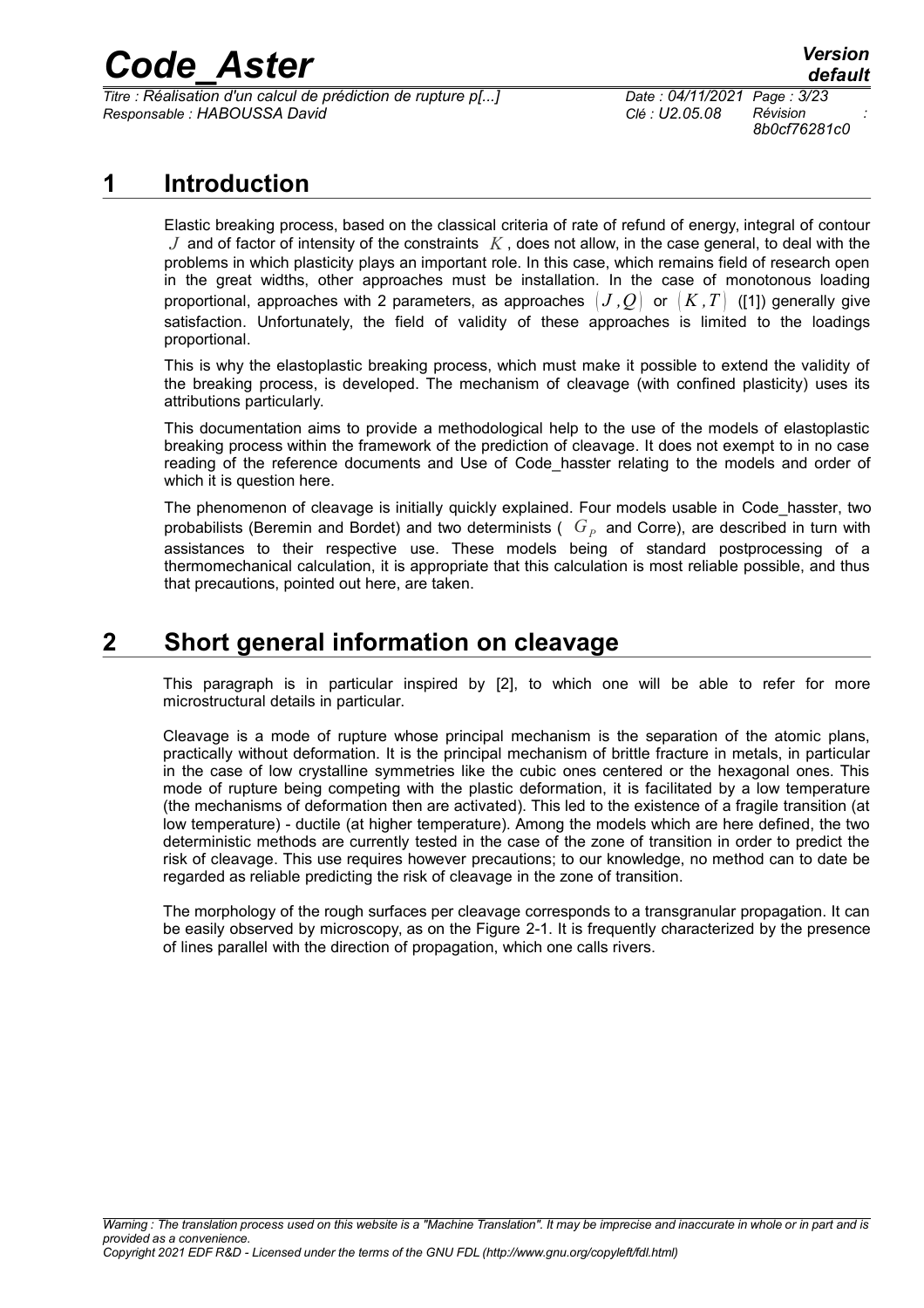*Titre : Réalisation d'un calcul de prédiction de rupture p[...] Date : 04/11/2021 Page : 4/23 Responsable : HABOUSSA David Clé : U2.05.08 Révision :*

*default*

*8b0cf76281c0*



**Figure 2-1: Microscopic facies of cleavage**

<span id="page-3-0"></span>The rupture by cleavage, like the other modes of rupture per cracking, distinguishes in theory two mechanisms: starting and propagation. Starting corresponds to the development of one microscopic crack inside healthy metal; it generally allowed that this stage requires a rather weak preliminary plastic deformation, which generates a stacking of dislocations and a singularity of the constraints, and the attack of an ultimate stress of rupture, is noted henceforth  $\sigma_c$  . The propagation of the cracks of cleavage is unstable, high speed (about 40% speed of sound in metal), and must satisfy an energy criterion with type Griffith [\[3\].](#page-22-3)

Cleavage not being accompanied by important deformations, it does not require a great energy, contrary to the ductile rupture. This is why the Charpy test, measuring impact strength (energy necessary to the breaking by shock of a standardized test-tube) makes it possible to distinguish these two types of rupture for the same material (see Figure [2-2\)](#page-4-0). At low temperature, energy necessary to the rupture is weak: the mode of rupture is cleavage. At high temperature, energy necessary to the rupture is high: the rupture takes place by tear. The limiting temperature between these two phenomena is called temperature of transition; there are several definitions, which those based on a given energy level (one speaks for example about  $T_{k65}$ , which would be equal to approximately here  $-20$  °C).

The irradiation of metals induces an increase in the elastic limit and makes more difficult the stacking of dislocations, and *in fine* support cleavage: the temperature of transition from an irradiated material is higher than that of same material not irradiated. In the zone of transition, i.e. the beach of temperature close to this temperature of transition, the rupture can occur by cleavage, tear or a tear over a followed finite length by cleavage. The prediction of cleavage in zone of transition remains field of research: even if methodologies are proposed here, they still require validation and do not have to be seen like methods "turn-key".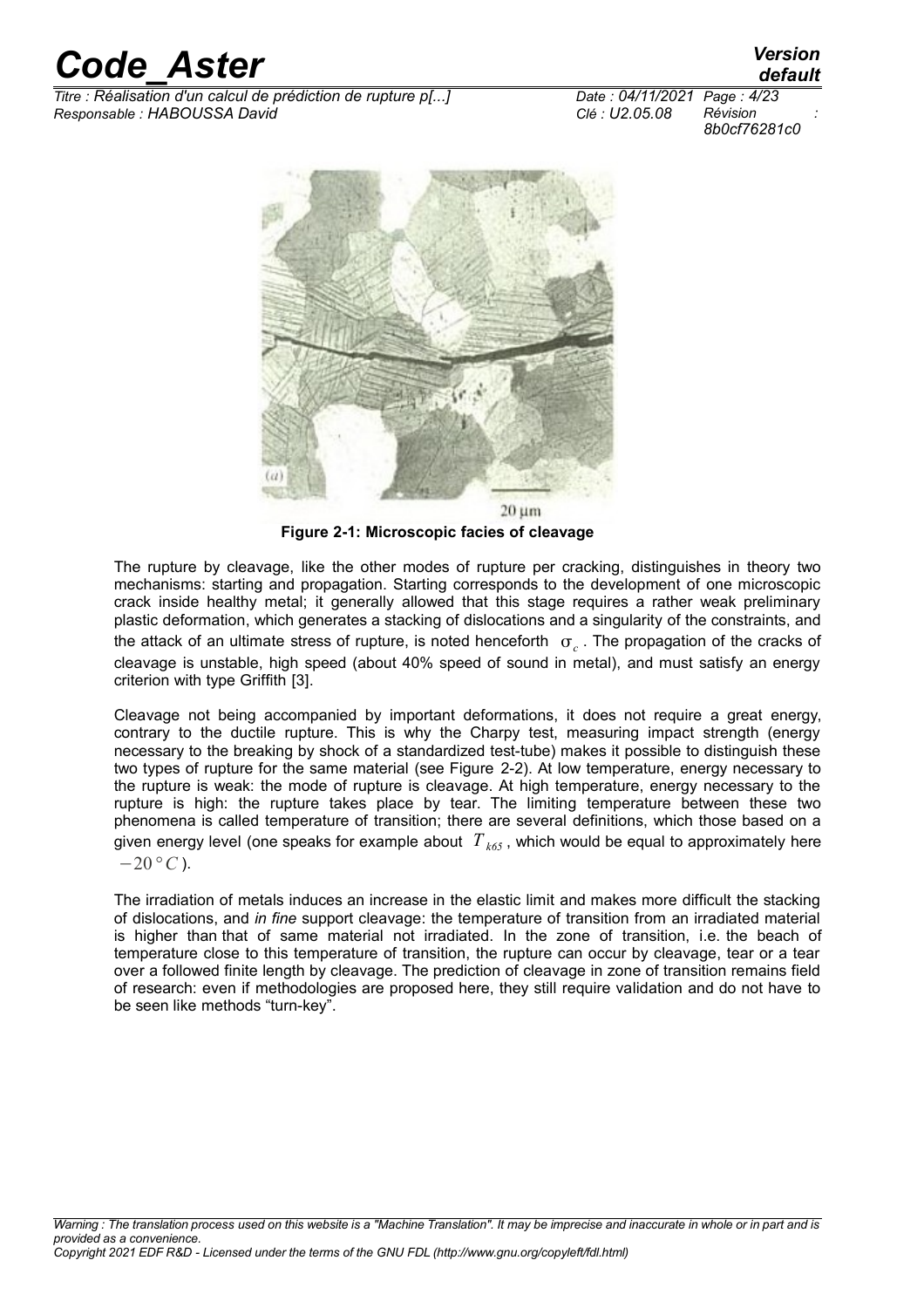

<span id="page-4-0"></span>**Figure 2-2: Curve of Fragile transition Ductile by Charpy test**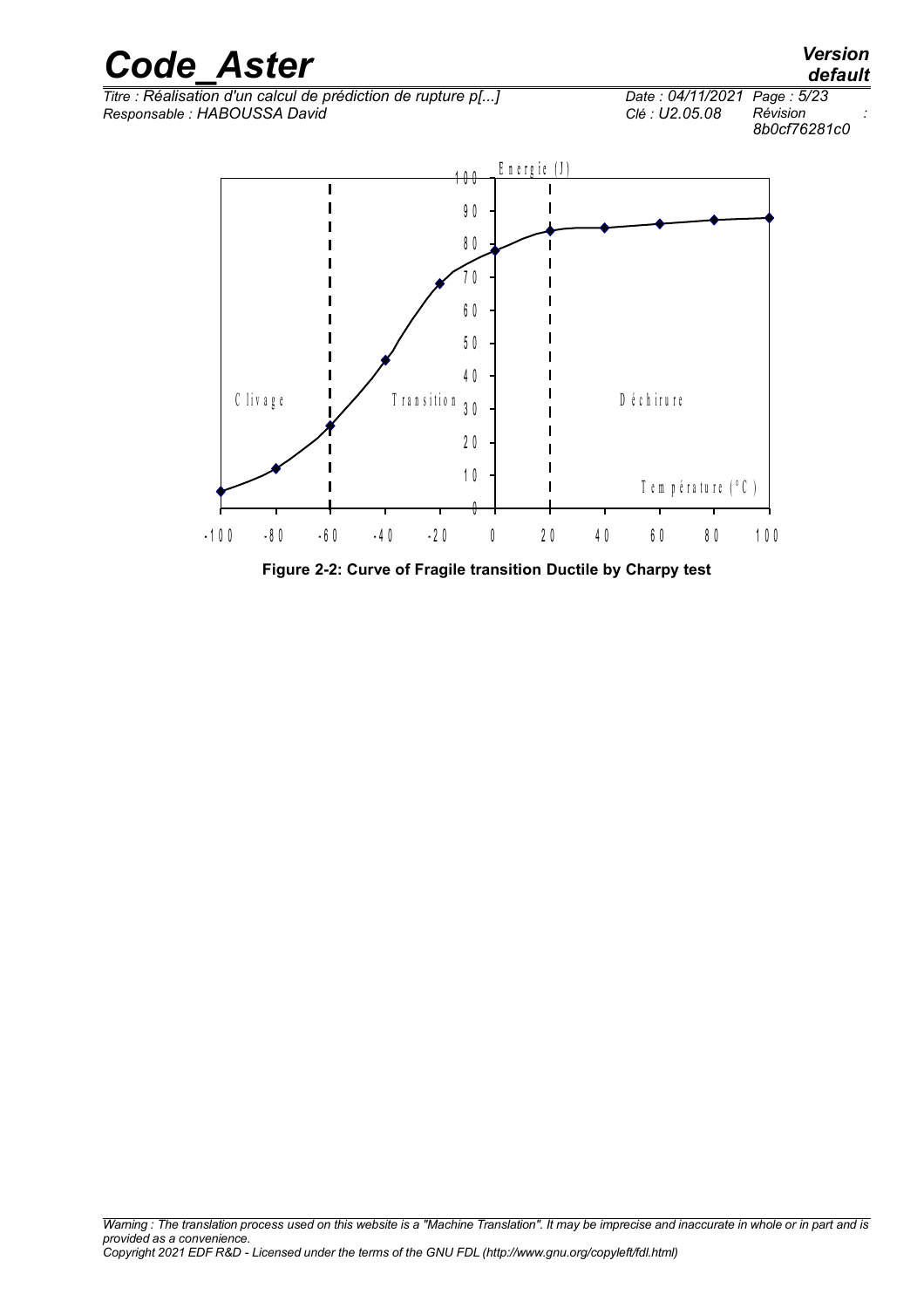*Titre : Réalisation d'un calcul de prédiction de rupture p[...] Date : 04/11/2021 Page : 6/23 Responsable : HABOUSSA David Clé : U2.05.08 Révision :*

*8b0cf76281c0*

## **3 Methodology of a calculation with the energy model Gp**

<span id="page-5-3"></span>The energy model  $|G_P|$  is developed at EDF R & D. It is deterministic and thus makes it possible to write a simple criterion of interpretation. It makes it possible to treat all the types of loading and takes into account of many effects (small defect, triaxiality, hot preloading), and of the studies to validate it ductile-brittle transition are in hand.

## **3.1 Tally theoretical**

<span id="page-5-2"></span>The model énergétique  $\,G_{P}\,$  is initially based on the variational approach of the rupture suggested by Frankfurt and Marigo [\[4\].](#page-22-5) It makes it possible to define a criterion of starting validates in the field of cleavage whatever the type of loading. It is characterized by the representation of the crack by a notch, the principle of minimization of energy and applies that starting can be described by an energy criterion. It in particular makes it possible to take into account the effects small defects, of triaxiality and the effects of hot preloadings (which however are underestimated). For more details, one can refer to [\[5\]](#page-22-4) or [R7.02.16] .

One specifies here the essential components with the use of this approach in Code\_hasster, within the framework of the cleavage and the zone of transition.

#### **3.2 Grid necessary**

<span id="page-5-1"></span>In all the cases, the grid must comprise a defect (crack) represented by a notch (crack whose face is not a point but a half rings) initial ray  $\ R_0$  . This ray is a parameter to be identified. Its identification is described further. In the case of loading proportional, one can use a sufficiently small unspecified ray.

#### **3.2.1 In 2D**

<span id="page-5-0"></span>In 2D, the user has the choice between two types of grid.

In the first case, the grid must comprise specific zones of calculation called chips, each chip being defined by a group of meshs. An example of grid with chips is presented in Figure [3-1.](#page-5-4) The size of the chips must be provided by the user. One advises to use a depth of cut (size of mesh  $t_e$ ) to the maximum equalizes with the fifth of the initial ray of notch  $\ R_{0}$  .



<span id="page-5-4"></span>**Figure 3-1 - Classical grid with definition of the chips.**

The user can however use in 2D an unspecified grid (with representation of the defect by a notch) sufficiently refined in the zone close to the notch. The chips are then defined automatically with parameters users. An example of refined grid usable for the method is presented in Figure [3-2.](#page-6-1)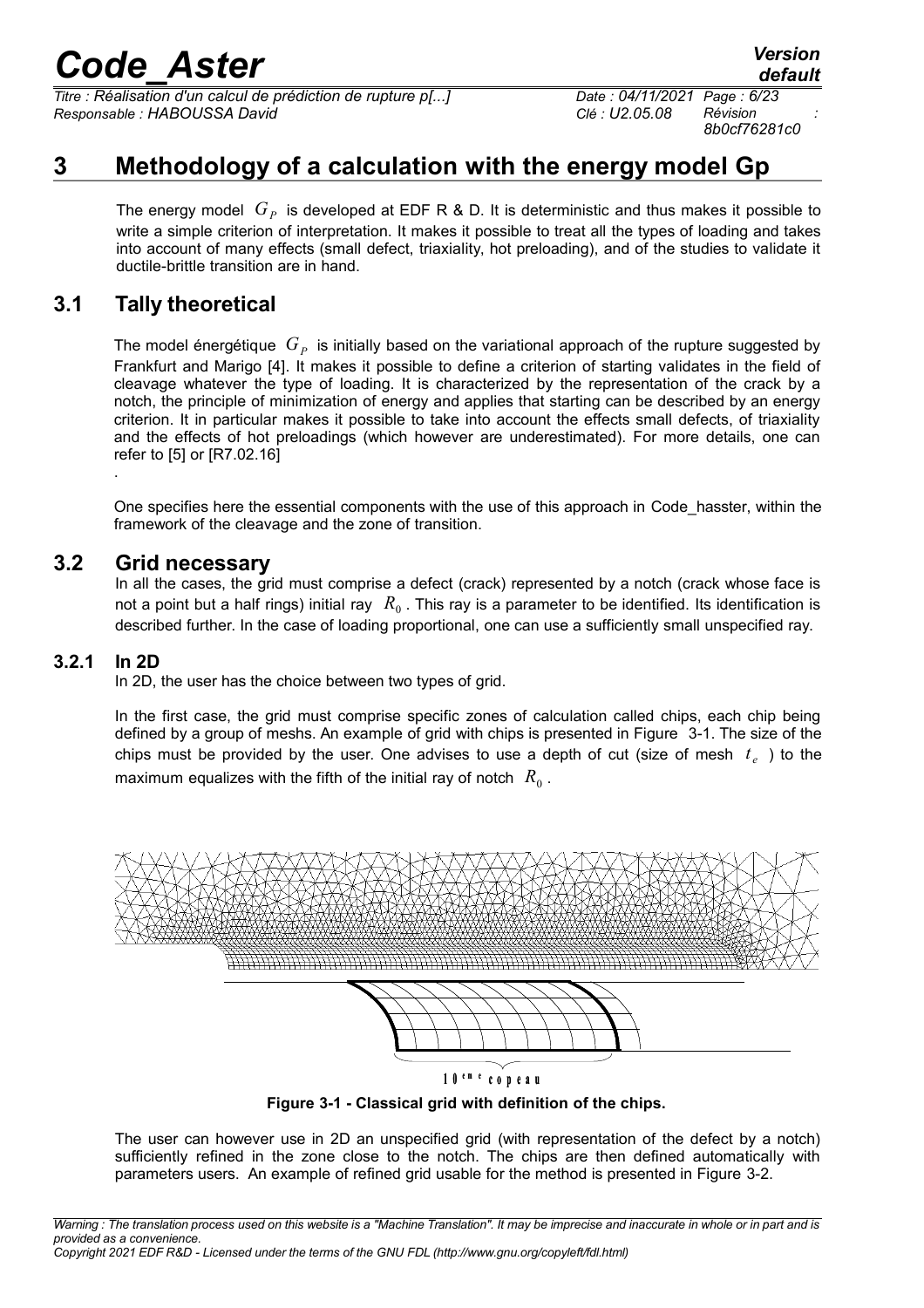*Code\_Aster Version default Titre : Réalisation d'un calcul de prédiction de rupture p[...] Date : 04/11/2021 Page : 7/23 Responsable : HABOUSSA David Clé : U2.05.08 Révision : 8b0cf76281c0*



<span id="page-6-1"></span> **Figure 3-2 - Free grid without definition of the chips.**

To finish, a user not having dedicated specific grid 2D can also use the order RAFF GP to obtain a sufficiently fine and regular grid in the zone of interest of the notch (chips). The notch must be represented all the same geometrically, and the sufficiently regular grid in the zone of the chips, with "clean" meshs (slightly distorted).

#### **3.2.2 In 3D**

<span id="page-6-0"></span>One of the principal difficulties of the use of this approach in 3D is due to the fact that it requires to have carried out a grid defining the zones of calculation known as chips and slice (see Figure [3-3\)](#page-7-2). It is necessary that this zone is with a grid with hexahedrons. One advises to use a depth of cut (size of mesh  $|t_e|$  ) to the maximum equalizes with the fifth of the initial ray of notch  $|R_0|$  :

$$
t_e \leqslant \frac{R_0}{5} \tag{1}
$$

The concept of slice corresponds to an angular sector in the direction of propagation of the notch (see Figure [3-4\)](#page-7-1).

In the case of a semi-elliptic face, it is advised to carry out a grid at least containing 16 slices on along the bottom of notch, even 32 or 64 if it is lengthened.

The grids are preferably quadratic, which allows, number of nodes given, a more precise calculation and to better collect the gradients of constraint.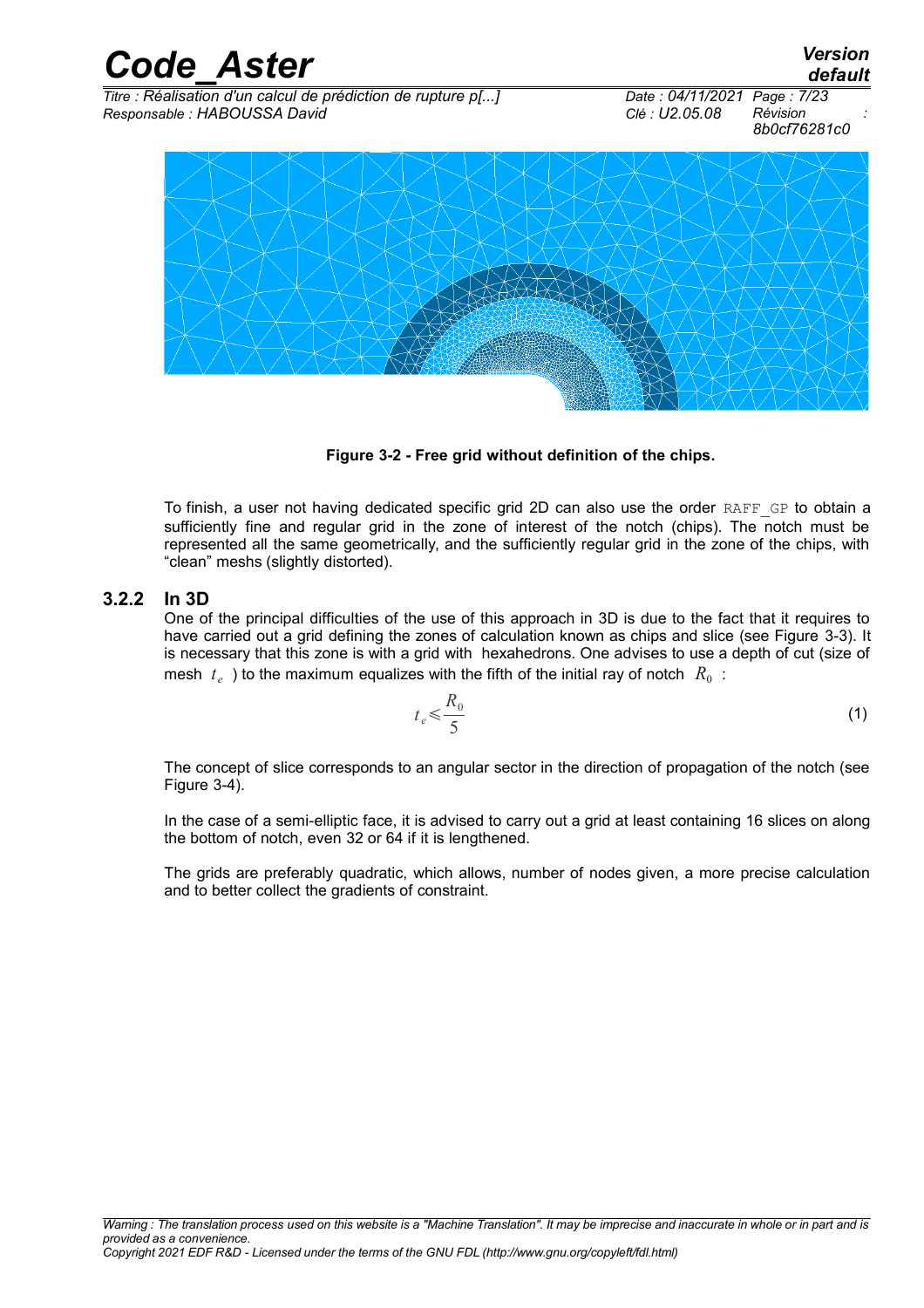

<span id="page-7-2"></span>**Figure 3-3: Definition of the chips: together of mesh of form equivalent to the face of notch.**



<span id="page-7-1"></span>**Figure 3-4: Definition of the zone of slice**

As for the two-dimensional case with definition of the chips in the grid, the chips of the various slices must be defined by groups of mesh.

The groups of meshs chips must moreover be arranged in a list of groups of meshs arranged slice by slice in the following way (for p slices of N chips): tranche\_1\_copeau\_1, tranche\_1\_copeau\_2,…, tranche\_1\_copeau\_n, tranche\_2\_copeau\_1,…, tranche\_p\_copeau\_n.

## **3.3 Identification of the parameters**

<span id="page-7-0"></span>The energy model is based on two parameters: the initial ray of notch  $\ R_0^+$  and the critical parameter *G*<sub>*nc*</sub>. These two parameters are to be identified starting from a test on test-tube CT.

One supposes known, for material considered:

- the Young modulus *E* ,
- **the critical stress**  $\sigma_c$ ,
- the energy of surface  $G_C$ .

*Warning : The translation process used on this website is a "Machine Translation". It may be imprecise and inaccurate in whole or in part and is provided as a convenience. Copyright 2021 EDF R&D - Licensed under the terms of the GNU FDL (http://www.gnu.org/copyleft/fdl.html)*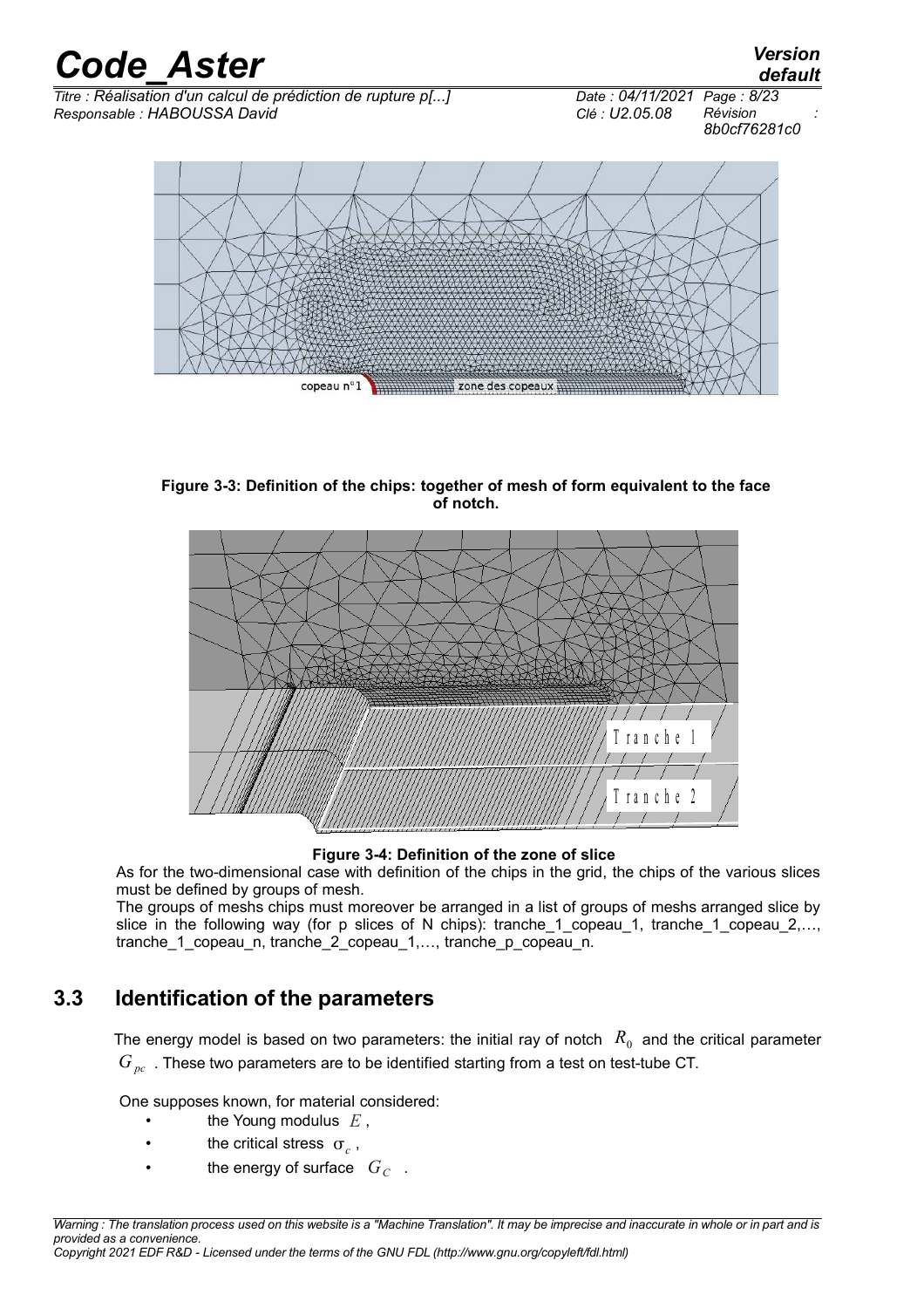*Titre : Réalisation d'un calcul de prédiction de rupture p[...] Date : 04/11/2021 Page : 9/23 Responsable : HABOUSSA David Clé : U2.05.08 Révision :*

*8b0cf76281c0*

The parameter  $G_{PC}$  is determined by simulation of a test on test-tube  $CT$  where the crack is represented by a notch of ray *R* given. This parameter corresponds to the space maximum value (on the whole of the chips of the whole of the slices) of the parameter  $\,G_{P}\,$  when the loading is such as  $G = G_C$ .

The approach of identification is the following one:

- grid with definition of the chips in 3D, or without definition of the chips in 2D
- realization of elastoplastic mechanical calculation; it is advised to use under-integrated elements (D\_PLAN\_SI, 3D\_SI...) to decrease the effects of incompressibility
- first post-traiement: calculation of the rate of refund of energy by the operator CALC G
- postprocessing of  $G_p$  *via* the order CALC GP

The syntax of the order CALC GP is the following one (one takes here the case 2D with grid comprising the groups of mesh of chips):

```
[table] = CALC GP (
#Résultat mechanical calculation post-to treat and moments of postprocessing
    RESULT = resumeca,
    LIST INST = moments,
#Table of shortened exit requested
    GPMAX = CO (YTABGPMAX') #Définition of the zones of calculation (chips)
    TRANCHE 2D = F (
         ZONE_MAIL = 'YES',
         GROUP_MA = l_group,
         SIZE = 1[taille,
 )
```
One obtains at exit 2 tables: and tabgpmax. Here is the detailed contents. contains the values of  $\,G_{P}\,$  in any moment and place of calculation:

| MOMENT           | ZONE            | ENER ELAS | DELTAL         | GP                     | MAX INST    |
|------------------|-----------------|-----------|----------------|------------------------|-------------|
| #Instant         |                 | Chip      | Elastic energy | Distance to the bottom | Value of GP |
| <b>Indicator</b> |                 |           |                |                        |             |
| 1.00000E+00      | CO 1            | 0.004428  | $2nd-02$       | 2.21402E-01            |             |
| 1.00000E+00      | CO <sub>2</sub> | 0.009678  | 4th-02         | 2.41955E-01            |             |
| 3.00000E+00      | CO 1            | 0.007208  | $2nd-02$       | 3.60683E-01            | 0           |
| 3.00000E+00      | CO <sub>2</sub> | 0.015359  | 4th-02         | 3.83966E-01            |             |

|                  |                 |           |        | tabgpmax contains same following information, but only when $MAX$ $INST=1$ : |             |
|------------------|-----------------|-----------|--------|------------------------------------------------------------------------------|-------------|
| MOMENT           | ZONE            | ENER ELAS | DELTAL | GP.                                                                          | MAX INST    |
| #Instant         |                 | Chip      |        | Elastic energy Distance to the bottom                                        | Value of GP |
| <b>Indicator</b> |                 |           |        |                                                                              |             |
| 1.00000E+00      | CO <sub>2</sub> | 0.009678  | 4th-02 | 2.41955E-01                                                                  |             |
| 3.00000E+00      | CO <sub>2</sub> | 0.015359  | 4th-02 | 3.83966E-01                                                                  | 1           |

If  $G = G_C$  at moment 3, one has then  $G_{PC} | R = 0.38396$ 

Up to now, calculation was carried out for a value of ray of notch *R* data. However, the value obtained from  $G_{PC}$  depends on the selected ray of notch. In the absolute, it is thus necessary to renew the operation for various rays of notch, then to trace the dependence  $G_{PC}(R)$ . One adds the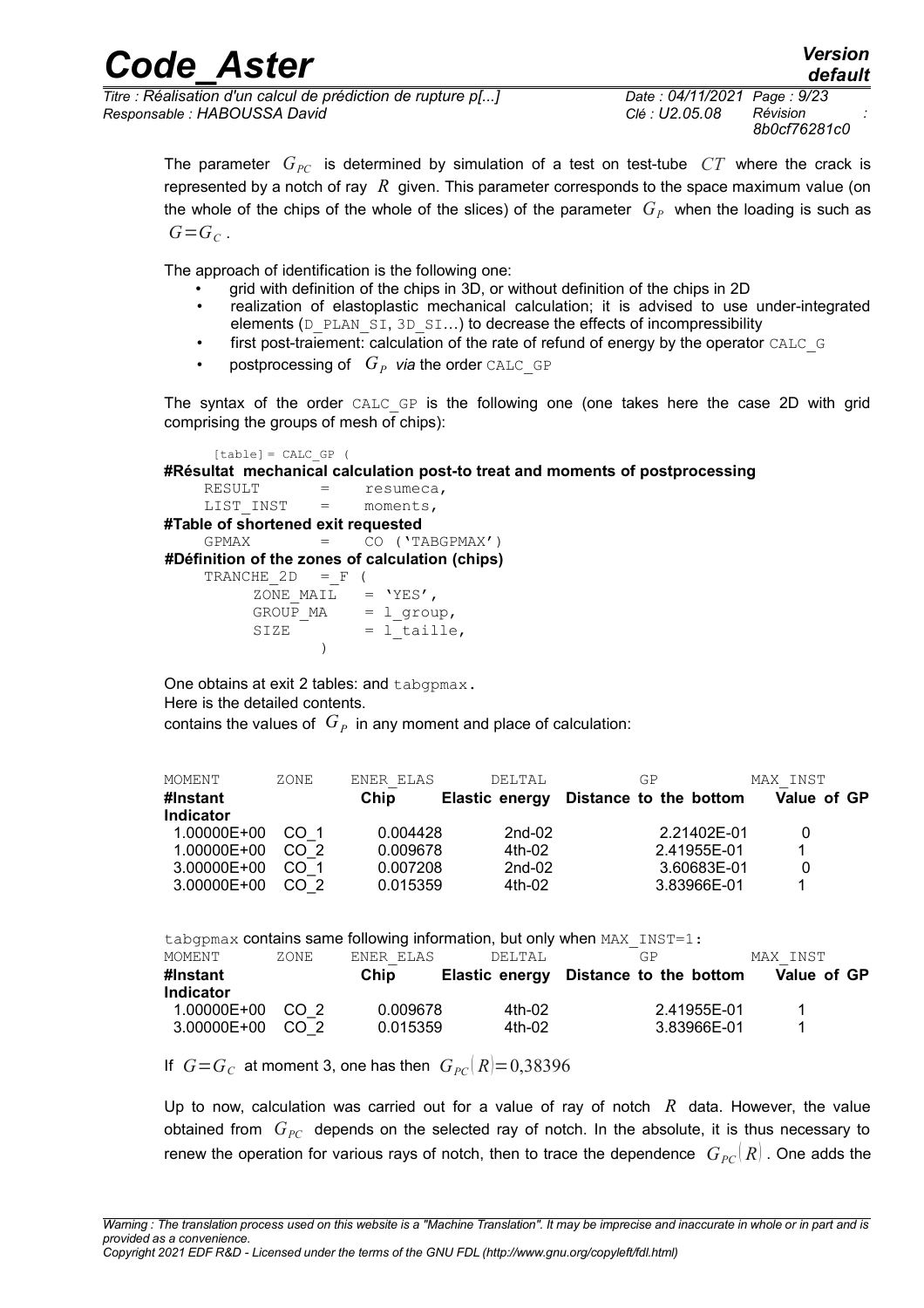| <b>Code Aster</b>                                            |                              | <b>Version</b><br>default |
|--------------------------------------------------------------|------------------------------|---------------------------|
| Titre : Réalisation d'un calcul de prédiction de rupture p[] | Date: 04/11/2021 Page: 10/23 | Révision                  |
| Responsable: HABOUSSA David                                  | Clé : U2.05.08               | 8b0cf76281c0              |

line of slope then to it  $\frac{\sigma_c^2}{2}$ *E* ; parameters to be chosen  $|G_{PC}$ ,  $R_0|$  correspond to the point of

intersection of the two curves (see Figure [3-5\)](#page-9-1). However, if the later study to carry out enters within the framework of a loading proportional monotonous, it is possible to arbitrarily choose the ray of notch of identification of  $G_{PC}$  (the ray must however be selected sufficiently small), and to carry out the study with this same ray and this same parameter  $G_{PC}$  ; in the past, many studies under loading proportional were carried out with an arbitrarily selected ray of notch enters 50 and 100 *m* .



<span id="page-9-1"></span>**Figure 3-5: Curve of identification of the parameters of the energy model**

The approach of identification presented here is valid for a given temperature. In any rigour, it would be necessary to identify the couple of the parameters  $(G_{PC}, R_0)$  for several temperatures in the range of interest of calculation. However, even if the temperature of the part evolves in the course of time, it is understood well that it is not possible to make evolve the ray of notch during calculation. This is why the total identification must be carried out on a temperature close to the temperature of future interest (that to which one wishes to carry out the prediction of cleavage); so of other temperatures are necessary, one will preserve the ray  $\ R_0^{}$  initially identified and one will identify again only the breaking value  $G_{PC}$ .

### **3.4 Prediction of the cleavage of a structure**

<span id="page-9-0"></span>The energy model was validated for many situations in the zone of cleavage, but still requires tests of validation in the zone of transition (see Figure [2-2](#page-4-0) for the definition of the zones of cleavage or transition).

The first question to be posed is the following one: will I carry out mechanical calculation (that to which I will apply my criterion of cleavage) in great or small deformations?

This choice will have to be deferred to the procedure of identification defined above: **the mechanical calculation of identification on CT will have to be carried out with the same type of deformations and the same ray as the study on structure.** Methodology to be followed is the following one:

• bo identify the parameters of the approach  $G_{PC}$  and  $R_0$  on CT (with notch of course).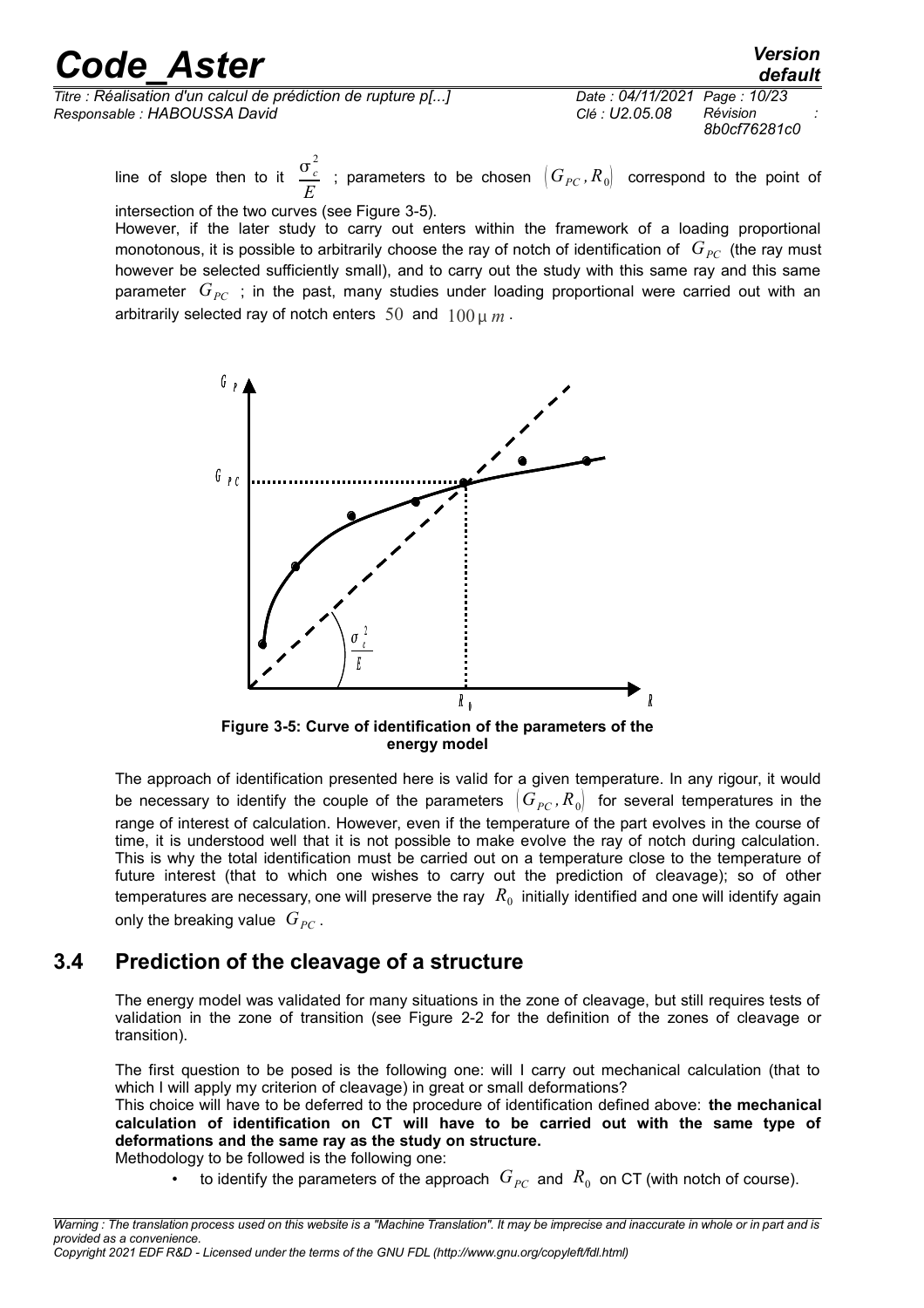*Titre : Réalisation d'un calcul de prédiction de rupture p[...] Date : 04/11/2021 Page : 11/23 Responsable : HABOUSSA David Clé : U2.05.08 Révision :*

- to carry out a grid of the structure of the type notches with chips, like defined in paragraph 3.2, with the ray of notch  $R_0$  .
- to carry out the mechanical simulation of the structure with the same type of deformation as that of identification, with preferably an under-integrated formulation (D\_PLAN\_SI, 3D\_SI…)
- post-to treat with the operator CALC\_GP.

Starting will take place when  $\,G_{P}\,$  reached, inside the zone of chips (it does not matter where), the value *GPC* ; the breaking value is generally reached at a nonworthless distance from the face of crack.

## <span id="page-10-3"></span>**4 Methodology of prediction of cleavage with the probabilistic model of Beremin**

The model of Beremin has a high international recognition. It makes it possible to take into account of many effects (small defect, triaxiality, hot preloading) in complex situations of loading. Its principal "defect" is to be a probabilist, and thus more difficult of interpretation.

## **4.1 Tally theoretical**

<span id="page-10-2"></span>The model of Beremin is based on the existence of a mechanical constraint of cleavage. On the basis of this point, an estimate of the probability that a site of damage (microphone-defect) reaches the constraint of cleavage is established. By using an assumption of weak link (if a site breaks, the whole structure breaks), it is then possible to determine the probability of complete rupture of the structure starting from the plasticity and stress fields in her centre. For more details, one can refer to [R7.02.04] or [\[6\].](#page-22-8)

One specifies here the essential components with the use of this approach in Code\_hasster, within the framework of the cleavage and the zone of transition.

### **4.2 Grid and modeling necessary**

<span id="page-10-1"></span>This model being based on the distribution of the constraints in a vicinity of the defect, it is theoretically necessary that preliminary mechanical calculation is most reliable possible. In practice, there exist two "schools" of use of the model. The school "historical", rather directed engineering, at the same time simpler and less expensive (see [\[7\]\)](#page-22-7) but less precise, and a more directed method research, more precise and reliable insofar as the mechanical fields are more precisely calculated, but at the cost much higher (see for example [\[8\]\)](#page-22-6). In both cases, the grids are preferably quadratic, which allows, number of nodes given, a more precise calculation and to better collect the gradients of constraint.

#### **4.2.1 Pragmatic modeling**

<span id="page-10-0"></span>In this modeling the defect is represented by a crack with a grid.

- To fix a size of mesh  $t_e$  about 50 with  $100\mu m$  in a zone where the model of Beremin is used. This choice makes it possible to have reasonable computing times as well as a good description of the mechanical fields.
- Réaliser a grid consequently, in the shape of grid around the defect (see Figure [4-1\)](#page-11-1) with quadrangular elements (2D) or hexahedral (3D) of size  $t_e$  in the zone close to the bottom of defect;
- To fix the voluminal parameter of the law of Beremin, often noted  $\overline{V}_0$ , about  $(50\mu\,m)^3$  with  $(100\mu\,m)^3$  . This parameter related on the microstructure and the distribution of the sizes of defect in material, must contain with minima a defect. The state of stress is regarded as homogeneous in this volume. There is no link enters  $\,V_{\,0}\,$  and cuts it of mesh if it is not that the latter gives one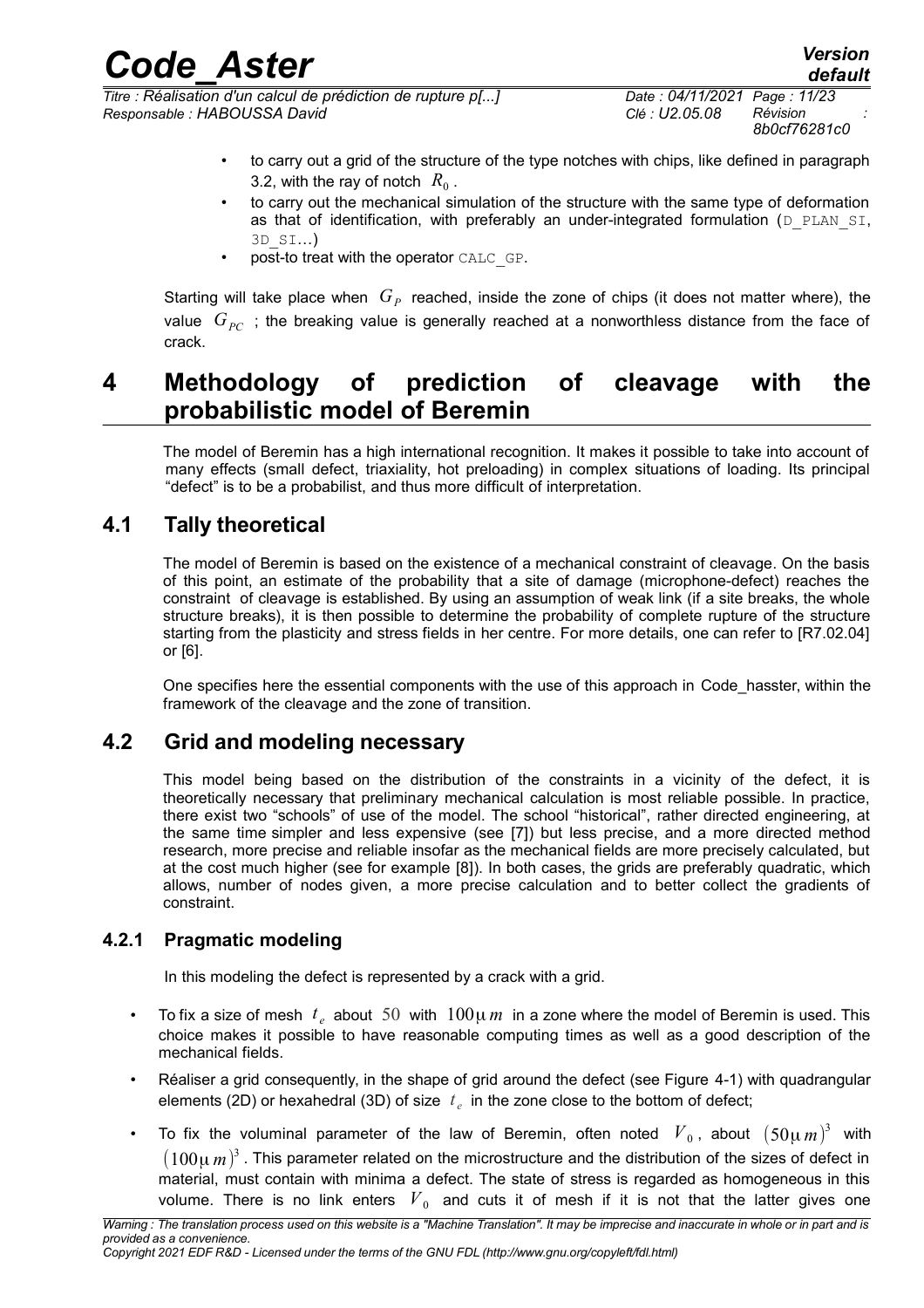*Titre : Réalisation d'un calcul de prédiction de rupture p[...] Date : 04/11/2021 Page : 12/23 Responsable : HABOUSSA David Clé : U2.05.08 Révision :*

*8b0cf76281c0*

*default*

characteristic distance on which the constraints will be homogeneous by calculation. In practice, in the implementation of the model, the choice of  $\left| V_{\{0\}} \right|$  do not impact the results.

Utiliser if that is possible formalism large deformations (GDEF\_LOG) to avoid singular stress fields.

*Note: in great deformations logarithmic curves ( GDEF\_LOG* ), the macro-order  $POST$  BEREMIN use the *specific stress field T , while the macro-order POST\_ELEM use the stress field of Cauchy (see [R5.03.24]).* 

Utiliser an under-integrated quadratic formulation ( $D$  PLAN SI, 3D SI...) to minimize the effects related to the incompressibility (voluminal blocking in pressure in particular) with POST\_ELEM; it is from now on possible to carry out postprocessings of breaking process of cleavage with the elements incompressible (GRAD\_INCO) with POST\_BEREMIN [U4.81.31].



<span id="page-11-1"></span>**Figure 4-1: Classical grid 2D for the Beremin method**

#### **4.2.2 Modeling advanced for a reliable calculation of the fields in bottom of defect**

<span id="page-11-0"></span>This procedure is more difficult to set up. In order to obtain a rather precise calculation of the mechanical fields, the defect should not be represented by a crack (which generates a strong singularity), but by a notch of weak ray (not to disturb too much the solution compared to the crack). The ray  $\ R_{0}^+$  must observe the condition known as of McMeeking [\[9\].](#page-22-9)

With the final one, when that is possible, one proposes the following approach to carry out a mechanical calculation in a zone close to a defect:

- to identify the level of loading concerned and to evaluate it in term of factor of intensity of the constraints  $k_I$ ;
- to determine the ray of notch corresponding approximately to such a study by the formula  $R_0\! =\! \frac{k_t^2}{10\,E}$  $\frac{N_I}{10 E \sigma_Y}$ ,

with  $E$  Young modulus and  $\sigma_Y$  yield stress; the weaker the loading is, the more the ray owes the being!

- to carry out a grid consequently, of a form similar to that presented in Figure [4-2,](#page-12-1) with elements of size  $R_{\rm 0}$ /3  $\,$  or less in the zone close to the bottom to defect;
- to use a formalism great deformations (SIMO MIEHE for an isotropic work hardening (inalienable hasvec POST\_BEREMIN) or GDEF\_LOG in the other cases);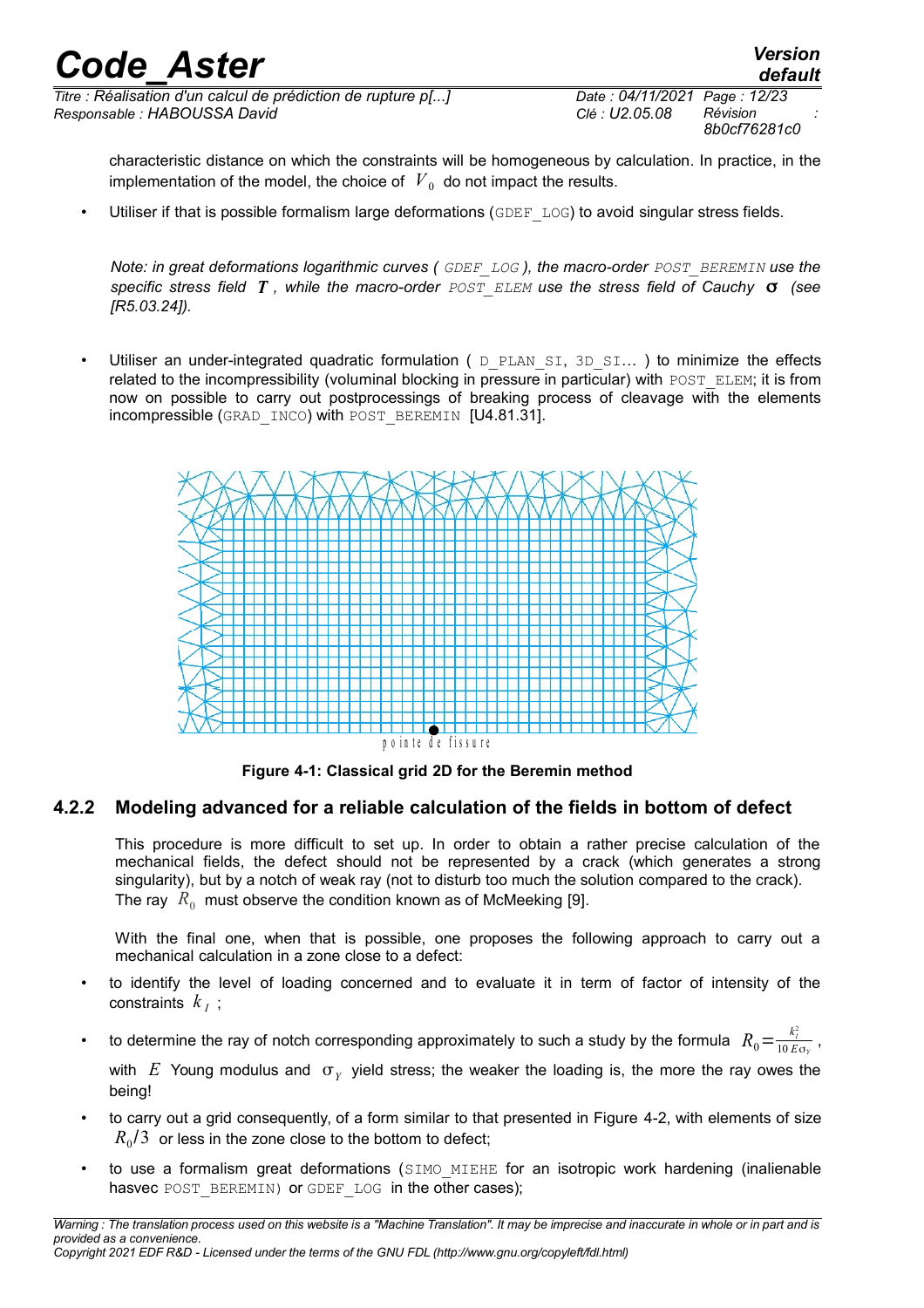*Titre : Réalisation d'un calcul de prédiction de rupture p[...] Date : 04/11/2021 Page : 13/23 Responsable : HABOUSSA David Clé : U2.05.08 Révision :*

*8b0cf76281c0*

to use under-integrated quadratic elements (with POST\_ELEM/WEIBULL ) or elements incompressibleS INCO (with POST\_BEREMIN ) .



<span id="page-12-1"></span>**defect**

### **4.3 Identification of the parameters**

<span id="page-12-0"></span>Three material parameters enter the definition of the model of Beremin:  $\overline{V}_0$ ,  $\overline{v}_u$  and  $\overline{m}$ . In practice, the exhibitor *m* represented the dispersion of the defects likely to start brittle fracture and  $\sigma_u$  can be comparable to the constraint criticizes rupture of a ground volume  $\left| {V}_{0}\right\rangle$  . Two parameters  $\sigma_u$  and  $m$  are characteristic of material considered. Ground volume  $|V_{\bar{0}}|$  must be sufficiently large to include about ten grains and sufficiently small so that the stress field is quasi-homogeneous. One uses the same value of  $\,V_{\,0}\,$  in calculations <code>D\_PLAN\_SI, AXIS, 3D\_SI,</code> etc because the type of modeling (i.e. manner whose plasticized volume is calculated) is already defined by the operand COEF MULT in POST ELEM and in POST BEREMIN. identification of these parameters is not single, but depends on the choice made for modeling. Same

manner, the parameters must be identified on a calculation showing the same characteristics as the calculation of prediction. One thinks here in particular of the option CORR\_PLAST, which makes it possible to take into account refermeture of certain microscopic cracks when the deformations Shave important, and which must take the same value ('YES'or'NOT') for the identification and the prediction.

The model being probabilist, the identification of the parameters requires in any rigour a battery of experimental tests very consequent. The more reliable the number of values of reference is important, will be the identification of the parameters. *Code\_Aster* have a specific operator dedicated to the identification of the knowing model  $\overline{V}_0$  : <code>RECA\_WEIBULL.</code> An example of use of the order is available *via* the case test ssna103. The case test is carried out starting from a tensile test on a smooth cylindrical test-tube. The model can however also be identified on notched test-tube CT or axisymmetric. Mechanical calculation must be carried out so that the experimental moments of rupture are actually calculated and filed in the concept result.

Here here the ordering of the case test commented on:

T1=RECA\_WEIBULL (

#### **#DEFINITION OF THE PARAMETERS TO BE READJUSTED; HERE,**

 $\sigma_u$  ,  $m$ 

LIST\_PARA= ('SIGM\_REFE', 'ME, ),

 **#RESULTATS USE FOR THE IDENTIFICATION #ICI, ONE IDENTIFIES WITH 3 TEMPERATURES, EACH RESULT BEING #OBTENU AT THE TEMPERATURE IN QUESTION**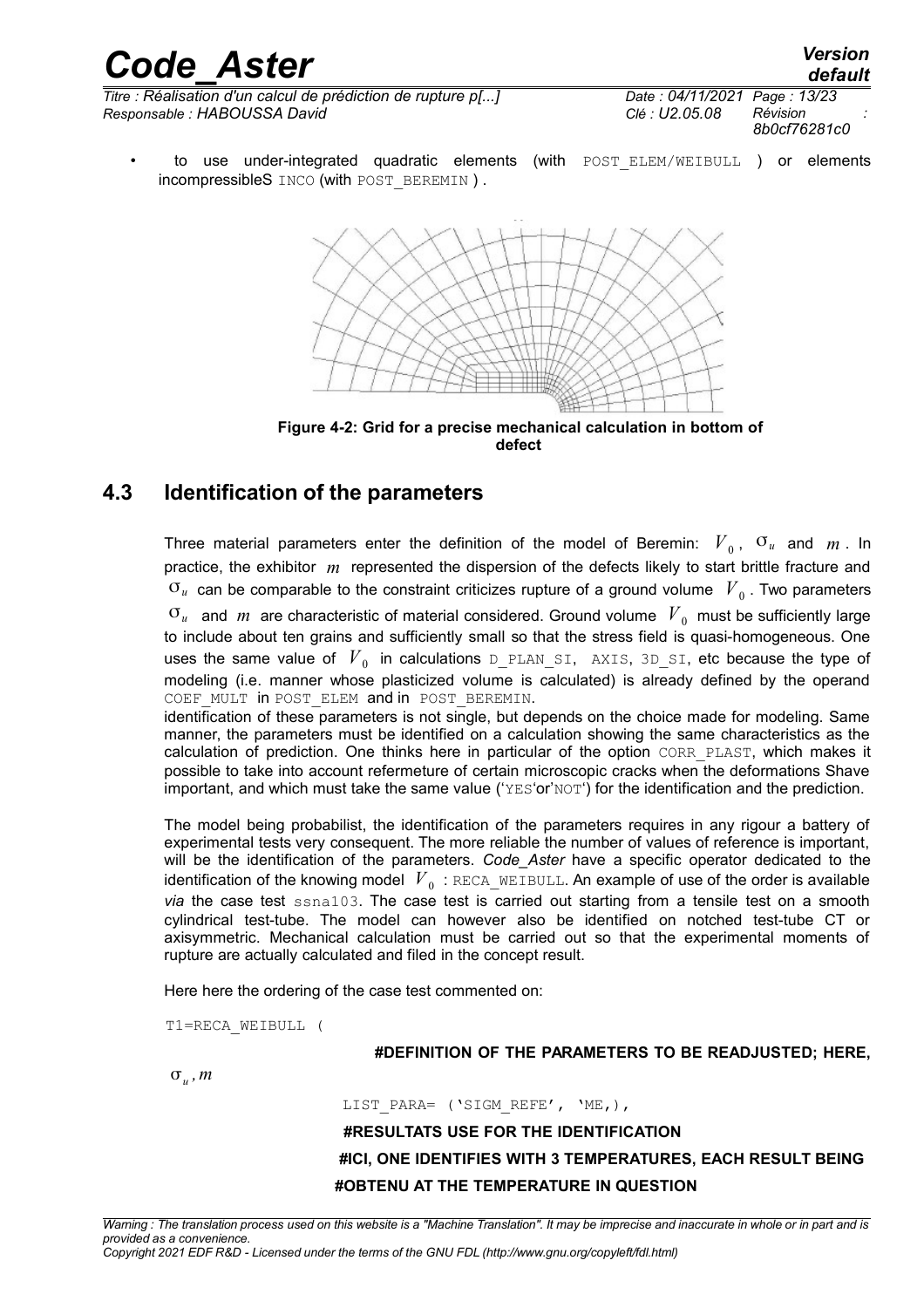# *Code*<br>*Code*<br>*Code Aster Condensity of the prédiction de rupture p[...]*<br>*Code: 04/11/2021 Page: 14/23*

*Titre : Réalisation d'un calcul de prédiction de rupture p[...] Date : 04/11/2021 Page : 14/23 Responsable : HABOUSSA David Clé : U2.05.08 Révision :*

*default*

*8b0cf76281c0*

 RESU= (  $F$  ( EVOL NOLI = U1, CHAM MATER =  $CM50$ , TEMPLE =  $-50.$ 

**#LA EXPERIMENTAL RUPTURE WITH PLACE FOR**

#### **#LES LOADINGS AT THE MOMENTS DEFINED HERE**

LIST INST RUPT = (10. , 20. , 30. ,

 40. , 50. , 60. , 70. , 80. , 90. , 100. , 110. , 120. , 130. , 140. , 150. , ),

 $MODEL = MO$ ,

ALL =  $'YES'$ ,

#### **#LE COEF\_MULT TAKES INTO ACCOUNT SYMMETRIES AND**

**#L' THICKNESS OF THE SAMPLE**

COEF MULT =  $12.5664$ ),

......................),

#### **#TYPE OF METHOD OF CALCULATING**

METHODE=' MAXI\_VRAI',

#### **#DEFINITION OF THE MODEL USES,**

#### **#ICI WITHOUT PLASTIC CORRECTION**

CORR\_PLAST=' NON',

#### **#TYPE OF CONSTRAINT UTILISEE**

#### **#ON ADVISES ALWAYS TO USE SIGM\_ELMOY**

```
 OPTION=' SIGM_ELMOY',
```
ITER\_GLOB\_MAXI=25,

INCO\_GLOB\_RELA=1.E-3

<span id="page-13-0"></span>)

#### **4.4 Prediction of the cleavage of a structure**

Once the identified parameters, calculation is carried out with the same recommendations as for the identification and with the same type of modeling (pragmatic or advanced).

2 operands are available (POST\_ELEM and POST\_BEREMIN) to calculate, at the wished moments and places, the constraint of Weibull and probability of rupture.

WEIB=POST\_ELEM (

 **# DEFINITION OF THE TYPE OF CALCULUS PROBABILITY OF WEIBULL**

WEIBULL= F (CORR PLAST=' NON',

TOUT=' OUI',

COEF MULT=2.0,

```
 OPTION=' SIGM_ELGA',),
```
## **#DEFINITION OF THE RESULT, LOADING AND OF THE MOMENTS WITH**

#### **# TO CONSIDER**

*Warning : The translation process used on this website is a "Machine Translation". It may be imprecise and inaccurate in whole or in part and is provided as a convenience.*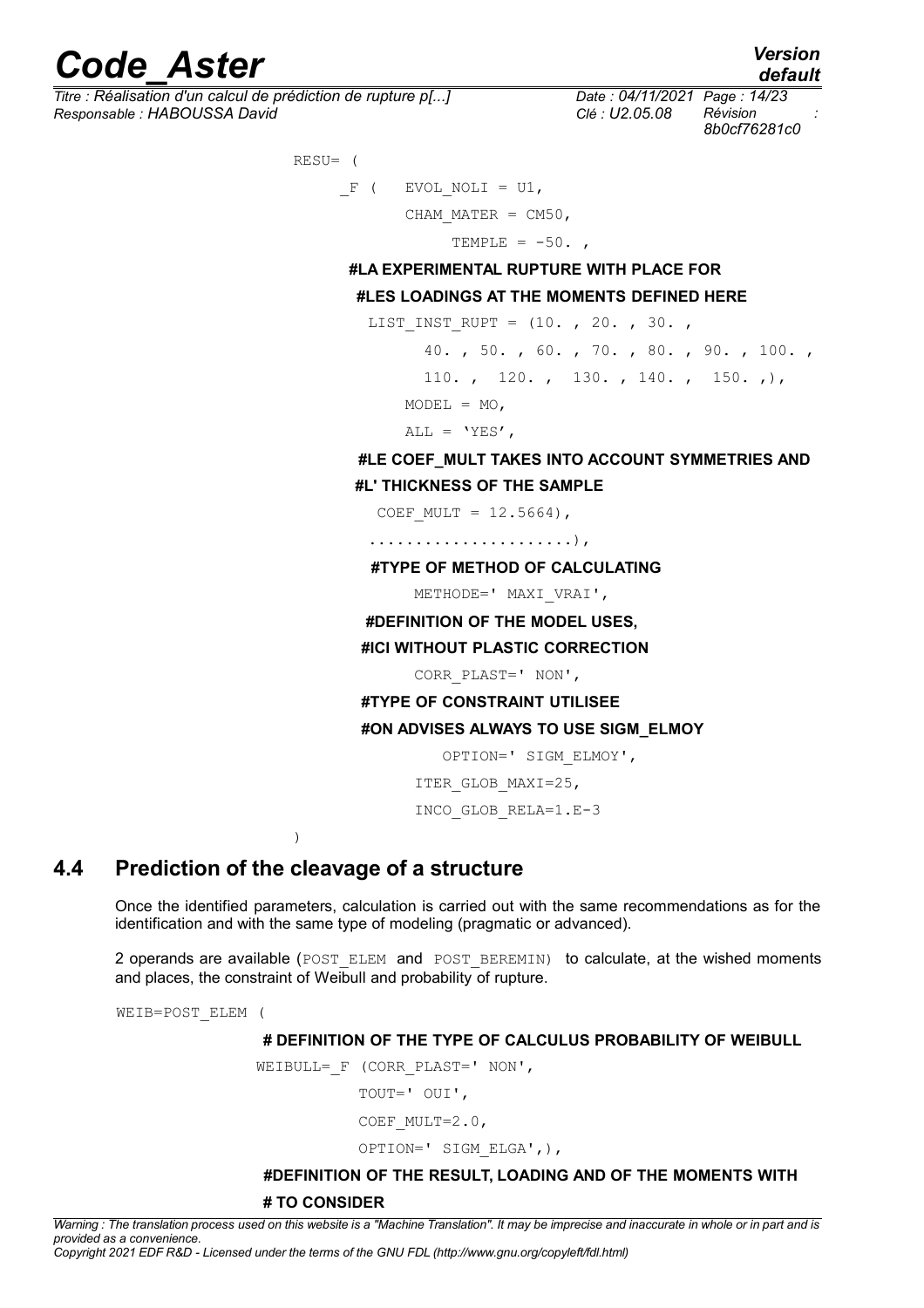*Titre : Réalisation d'un calcul de prédiction de rupture p[...] Date : 04/11/2021 Page : 15/23 Responsable : HABOUSSA David Clé : U2.05.08 Révision :*

 CHARGE=CHARG, RESULTAT=U,

TOUT ORDRE=' OUI',);

#### One obtains a table as follows. #--------------------------------------------------------------------------------

#ASTER 10.05.00 CONCEPT WEIB CALCULATE THE 7/1/2011 AT 16:34: 49 OF TYPE

#TABLE\_SDASTER

| NUME ORDRE     | INST     |    | PLACE   ENTITY | SIGMA WEIBULL | PROBA WEIBULL | $***$ M<br>SIGMA WEIBULL |
|----------------|----------|----|----------------|---------------|---------------|--------------------------|
|                |          |    |                |               |               |                          |
| $\Omega$       | $0.E+00$ | М  | ALL            | 0             |               |                          |
| $\mathbf 1$    | $1.E+00$ | М  | ALL            | 2,18E+003     | 1,48%         | 1,36E+080                |
| 2              | $2.E+00$ | М  | ALL            | 2,18E+003     | 1,48%         | $1,36E+080$              |
| 3              | $3.E+00$ | 'M | ALL            | 2,18E+003     | 1,48%         | 1,36E+080                |
| $\overline{4}$ | $4.E+00$ | М  | ALL            | 2,90E+003     | 99,00%        | 1,30E+083                |

#### Table 4.1: Table of exit of a post treatment of Beremin with **POST** ELEM

BERE=POST\_BEREMIN(

#### **# DEFINITION OF THE TYPE OF CALCULUS PROBABILITY OF WEIBULL**

COEF MULT=2.0,

GROUP MA =  $'COUT 7',$ DEFORMATION = 'GDEF\_LOG',

FILTRE SIGM= ' SIGM ELGA',

#### **#DEFINITION OF THE RESULT WITH TO CONSIDER**

RESULTAT=ULOG,);

#--------------------------------------------------------------------------------

One obtains a table as follows.

#ASTER 15.03.25 CONCEPT 0000001b CALCULATE 9/21/2021 A 16:04: 34 OF TYPE #TABLE\_SDASTER

| nume ordre     | inst     | place   | entity |                       | sigma weibu proba weibull | sigma weibul ** m |
|----------------|----------|---------|--------|-----------------------|---------------------------|-------------------|
|                |          |         |        |                       |                           |                   |
|                | $1.E+00$ | 'COUL 7 |        | $ GROUP MA 2,18E+003$ | 1,48%                     | $1,36E+080$       |
| 2              | $2.E+00$ | COUL 7  |        | $ GROUP MA 2,18E+003$ | 1,48%                     | $1,36E+080$       |
| 3              | $3.E+00$ | COUL 7  |        | GROUP MA 2,18E+003    | 1,48%                     | $1,36E+080$       |
| $\overline{4}$ | $4.E+00$ | COUL 7  |        | $GROUP MA2, 90E+003$  | 99,00%                    | 1,30E+083         |

#### **Table 4.2: Table of exit of a post treatment of Beremin with POST\_BEREMIN**

It is possible, for a level of loading given, to know the probability of rupture per cleavage of the structure.

It will be noted that in the procedures of determination of the risks of cleavage, one generally searches the loadings leading to probabilities of rupture of 5%,50% and 95%.

*8b0cf76281c0*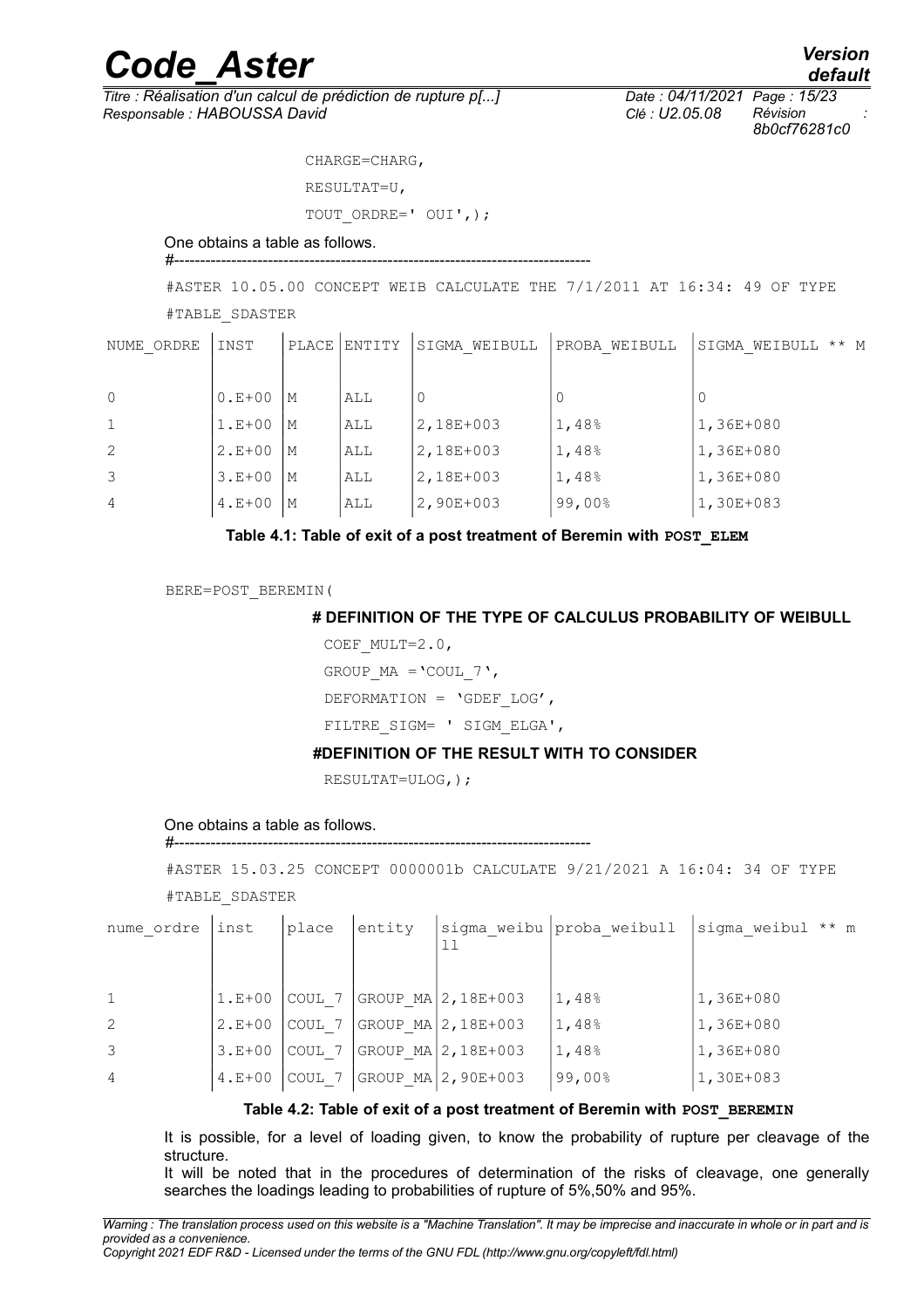*Titre : Réalisation d'un calcul de prédiction de rupture p[...] Date : 04/11/2021 Page : 16/23 Responsable : HABOUSSA David Clé : U2.05.08 Révision :*

## <span id="page-15-3"></span>**5 Methodology of prediction of cleavage with the probabilistic model of Bordet**

The model of Bordet is relatively recent (2005). It was introduced in 2010 into *Code\_Aster*, thus this model does not have a very important experience feedback for the moment to EDF R & D.IL profited from the notoriety of the model of Beremin to penetrate the scientific world rather well, but remains confined in the industrial world. It is presented like better in the cases of loading with strong plastic deformations.

### **5.1 Tally theoretical**

<span id="page-15-2"></span>The model of Bordet is a modification of the model of Beremin, based on the same microstructural bases and the same assumption of weak link. The difference comes from the taking into account of plasticity. Dyears the model of Beremin, one supposes the creation of microscopic cracks at the time of the attack of the threshold of plasticity, and these microscopic cracks remain potentially active throughout the loading which is followed from there. However, in steels, the total rupture is mainly related to microscopic cracks lately created. It is thus advisable to take into account the level of plastic deformation reaches at every moment. In the model of Bordet, this is taken into account by considering that the probability of rupture by cleavage is the product of the probability of nucleation and propagation at the same moment. For more details, one will be able to refer to [R7.02.06] and [\[10\].](#page-22-10)

### **5.2 Grid and modeling necessary**

<span id="page-15-1"></span>This model being a modification of the model of Beremin, the same recommendations can be made. One will thus refer to the Paragraph [4.2](#page-10-1) .

### **5.3 Identification of the parameters**

<span id="page-15-0"></span>The model of Bordet has for principal defect its significant number of parameters material to identify: 7 in its full version, and 6 in its version simplified (accessible by PROBA\_NUCL =  $'NOT'$ ).

The first three parameters,  $V_0$ ,  $\sigma_u$  and  $m$  have the same meaning as in the model of Beremin; however, the author specifies that their respective value is not inevitably that of the classical model of Beremin…

With those is added a constraint threshold of cleavage  $\sigma_{th}$ , which can be taken equal to the critical stress of rupture  $\sigma_c$  useful for the identification of the energy model, and the yield stress  $\sigma_{ys}$ material with a temperature of reference and like a function of the temperature and speed of plastic deformation.

The last parameter, useful that in the case of the complete model, is the plastic deformation of reference of cleavage,  $\varepsilon_{p,0}$ , for which a microscopic crack of cleavage, nucleate by plastic deformation, is disabled if it immediately did not generate the rupture. In practice, the authors of the model themselves free themselves from this parameter… We thus advise, unless obtaining a value, to use the version of the model from it who does not require this parameter.

With final, a possibility is to use the version without probability of nucleation (PROBA NUCL = 'NOT'), to use the parameters  $V_0$ ,  $\sigma_u$  and  $m$  of Beremin (procedure described in Paragraph 4.3), the breaking stress and yield stresses identified on simple tensile test at various loading rates.

The other possibility, more delicate, is to simulate at the same time tests on CT and Charpy test-tube and to identify the whole of the parameters starting from the experimental data.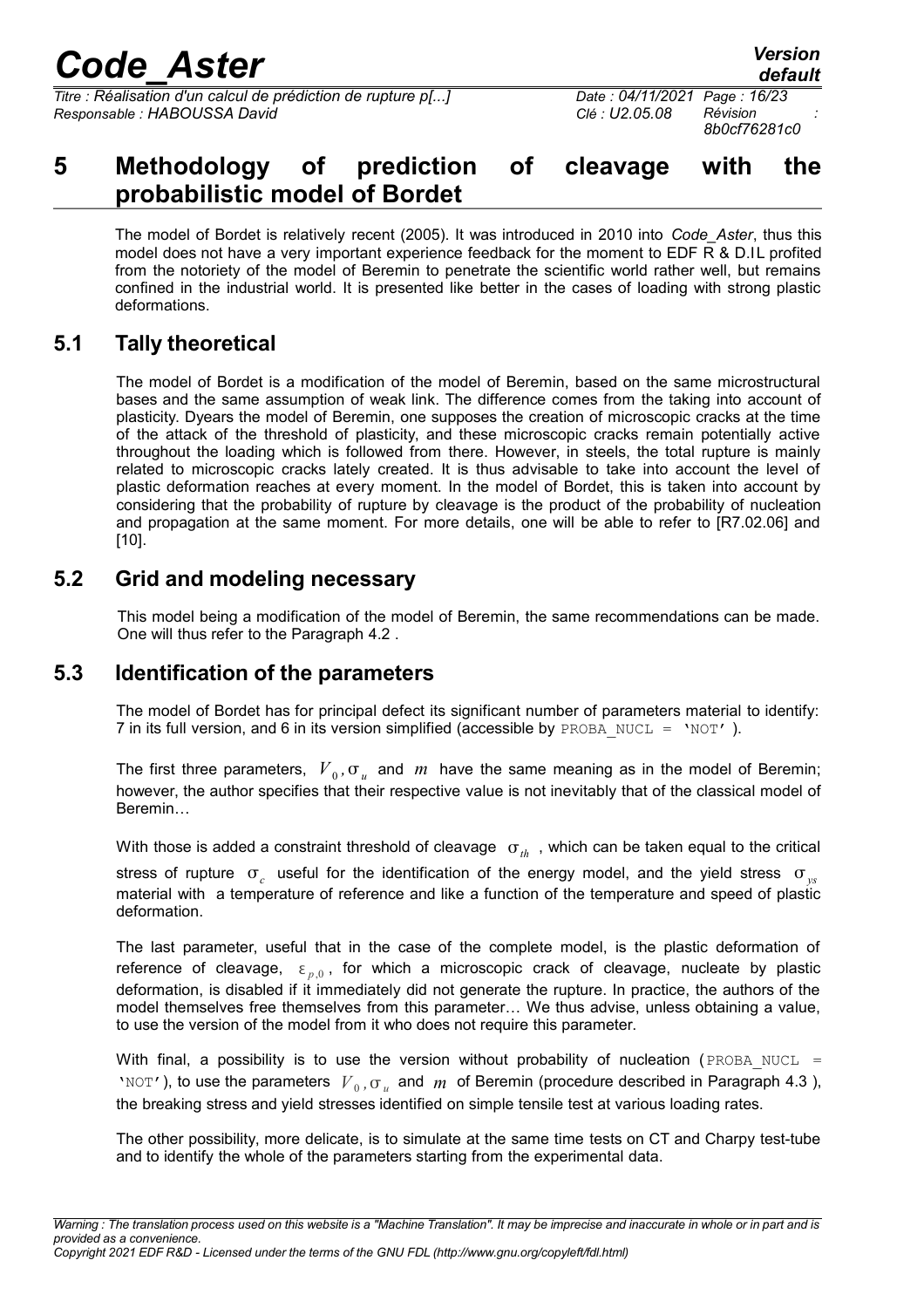*Titre : Réalisation d'un calcul de prédiction de rupture p[...] Date : 04/11/2021 Page : 17/23 Responsable : HABOUSSA David Clé : U2.05.08 Révision :*

*8b0cf76281c0*

*default*

In both cases, one will be able to use a pragmatic or advanced modeling (see Paragraph [4.2\)](#page-10-1), which leads to different values.

#### **5.4 Prediction of the cleavage of a structure**

<span id="page-16-0"></span>As for the model of Beremin, the prediction of cleavage must be made while following the same approach as the identification (pragmatic or advanced).

The operand then is used POST BORDET to calculate, at the wished moments and places, the constraint of Weibull and probability of rupture. One can refer again to the case test ssna108a for an example. The order POST\_BORDET employee is commented on below.

BORDET=POST\_BORDET (

**#DEFINITION OF the RESULT, the PLACE (here all the structure), MOMENT**

**WITH**

 **#UNE ABSOLUTE PRECISION OF 0.0001**

 RESULTAT=U, TOUT=' OUI', INST=9.9999, CRITERE=' ABSOLU', PRECISION=0.0001, **#UTILISATION OF THE MODEL SIMPLIFIES** PROBA NUCL=' NON', **#PARAMETRES MATERIALS** PARAM= $F (M=8.$ SIG\_CRIT=600, SEUIL REFE=555., VOLU  $REFE=1.E-3$ , SIGM\_REFE=SIGU, SEUIL CALC=SIGY,  $\,$ ,  $\,$ ,  $\,$ ,  $\,$ ,  $\,$ ,  $\,$ ,  $\,$ ,  $\,$ ,  $\,$ ,  $\,$ ,  $\,$ ,  $\,$ ,  $\,$ ,  $\,$ ,  $\,$ ,  $\,$ ,  $\,$ ,  $\,$ ,  $\,$ ,  $\,$ ,  $\,$ ,  $\,$ ,  $\,$ ,  $\,$ ,  $\,$ ,  $\,$ ,  $\,$ ,  $\,$ ,  $\,$ ,  $\,$ ,  $\,$ ,  $\,$ ,  $\,$ ,  $\,$ ,  $\,$ ,  $\,$ ,  $\,$ ,

# **UNIFORM TEMPERATURE CONSIDEREE IN THE PART**

 $TEMP=20$ .

 $)$ 

The following table result is obtained:

```
#
#--------------------------------------------------------------------------
------
#
#ASTER 10.05.00 CONCEPT BORDET CALCULATE THE 7/4/2011 AT 11:41: 55 OF TYPE
#TABLE_SDASTER
 INST SIG_BORDET PROBA_BORDET
#INSTANT CONSTRAINT OF BORDET PROBABILITY OF CLEAVAGE
  1.00000E+00 0.00000E+00 0.00000E+00
  2.00000E+00 0.00000E+00 0.00000E+00
  3.00000E+00 0.00000E+00 0.00000E+00
  4.00000E+00 7.21802E+02 3.21879E-05
  5.00000E+00 1.03164E+03 5.60360E-04
  6.00000E+00 1.30243E+03 3.61088E-03
  7.00000E+00 1.54241E+03 1.38970E-02
  8.00000E+00 1.73051E+03 3.45253E-02
 9.00000E+00  1.88667E+03  6.77310E-02
  1.00000E+01 2.02247E+03 1.15112E-01
            0.00000E+00 0.00000E+00
```
It is then possible to trace the probability of rupture of the model of Bordet according to the loading. For the model of Beremin, the probabilities of 5%,50% and 95% are generally considered.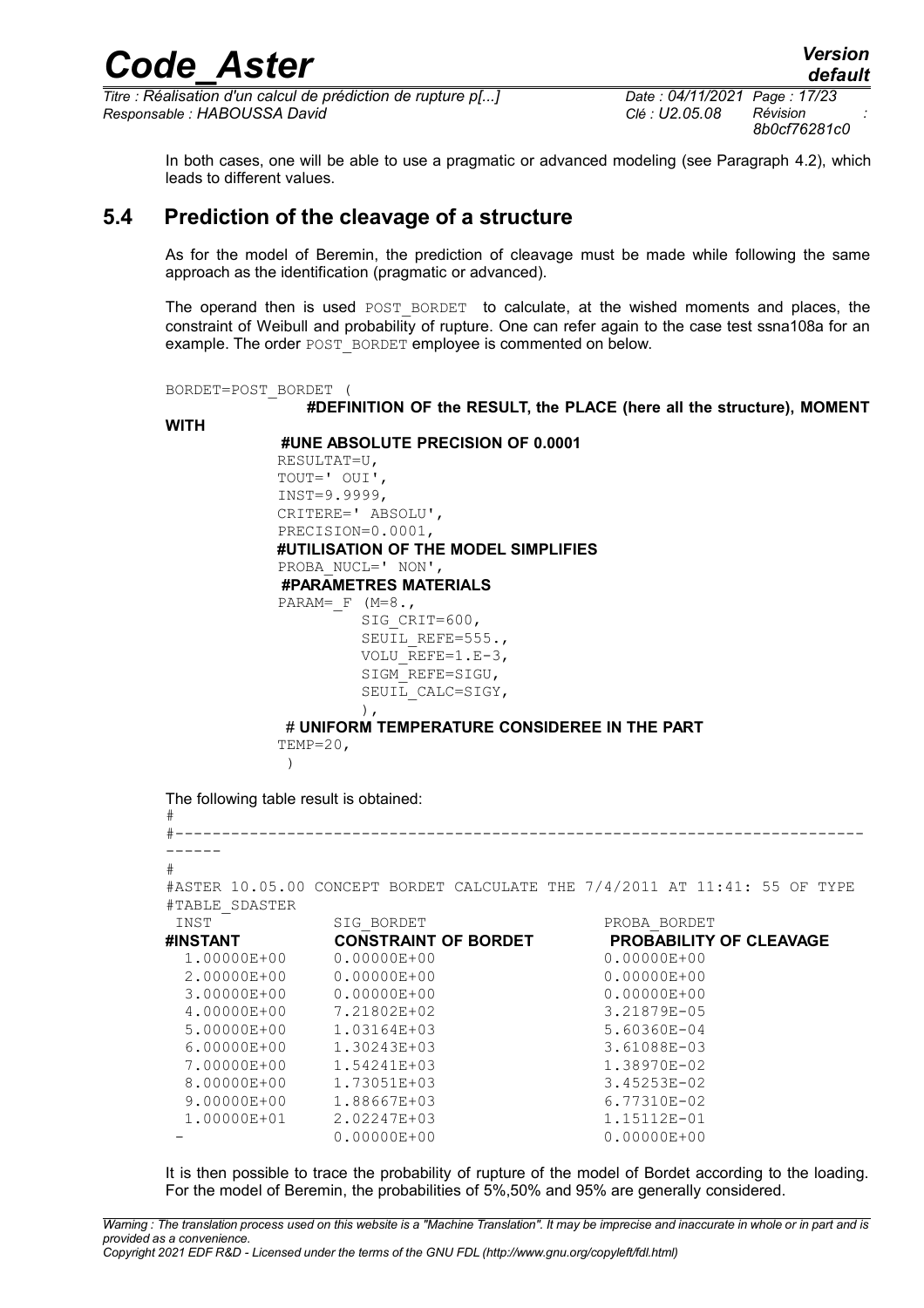*Titre : Réalisation d'un calcul de prédiction de rupture p[...] Date : 04/11/2021 Page : 18/23 Responsable : HABOUSSA David Clé : U2.05.08 Révision :*

## <span id="page-17-3"></span>**6 Methodology of prediction of cleavage with the model of Corre**

The model of Corre is a model developed by Commissariat à l'Energie Atomique (ECA) with a principal aim qualitatively to characterize the starting (or the propagation) of a defect: cleavage or ductile. It is currently in the course of validation by the ECA, is always prone to modifications/enrichments and is used mainly in zone of ductile-brittle transition. It is not for the moment not the object of an order dedicated in *Code\_Aster*, but can however be used by "diverted" means clarified here. These diverted means will be made very soon simpler by programmed evolutions of code.

### **6.1 Tally theoretical**

<span id="page-17-2"></span>The model of Corre is based on arguments close to those of Beremin and enters within the framework of the approaches known as "local". It is based on the distribution of the constraints around the defect to determine if starting will be stable or unstable (cleavage). He does not have on the other hand authority to determine the moment of starting, but well his type. To define the moment of starting, it is generally coupled with a classical method based on the integral *J* in particular. For more details, one will be able to refer to [\[11\].](#page-22-11)

### **6.2 Grid and modeling necessary**

<span id="page-17-1"></span>This model being based on the distribution of the constraints in a zone close to the bottom of defect (notch or crack), it is necessary to take a care particular to mechanical calculation. Moreover, the decisive criterion the moment of starting being based on the rate of refund of energy, it is appropriate to respect the advices with the good progress of a calculation of this type, given in [U2.05.01]

The ECA uses quadratic grids of type fissures free, with sizes of mesh around the defect of 50 with 100 *m* . In order to increase the quality of the result, in particular for the calculation of the parameters of breaking process by the method  $\theta$ , one advises however to use is a grid such as defined in Paragraph [4.2.2,](#page-11-0) that is to say a grid of the type fissures refined in bottom of defect, and preferably radiant for a better calculation of the rate of refund of energy *G* .

### **6.3 Identification of the parameters**

<span id="page-17-0"></span>The model of Corre is based on two parameters material: an ultimate stress noted here  $\sigma_{LC}$  and a limiting volume noted here  $V_{th}$ . The first parameter is identified starting from the experimental data of rupture of a Notched Axisymmetric test-tube whereas the second is identified on the simulation of a test-tube CT.

By assumption, the ultimate stress  $\sigma_{LC}$  is supposed to be independent of the temperature. In order to determine it, it is advisable to have tensile tests on test-tube AE for a sufficiently low temperature so that it breaks in cleavage (in practice, the temperature is generally about −150*°C* ). One as follows defines the average constraint in rupture:

$$
\sigma_{\text{mov}} = \frac{4F}{\pi D_0^2 \left(1 - \frac{\Delta D}{D_0}\right)}
$$

With the notations of the Figure [6-1.](#page-18-0)

One then determines the smallest average constraint at the instant of the failure of the various tests, and one defines:

$$
\sigma_{LC} = 1.2 \, Min \left[ \sigma_{moy} \right]
$$

*Copyright 2021 EDF R&D - Licensed under the terms of the GNU FDL (http://www.gnu.org/copyleft/fdl.html)*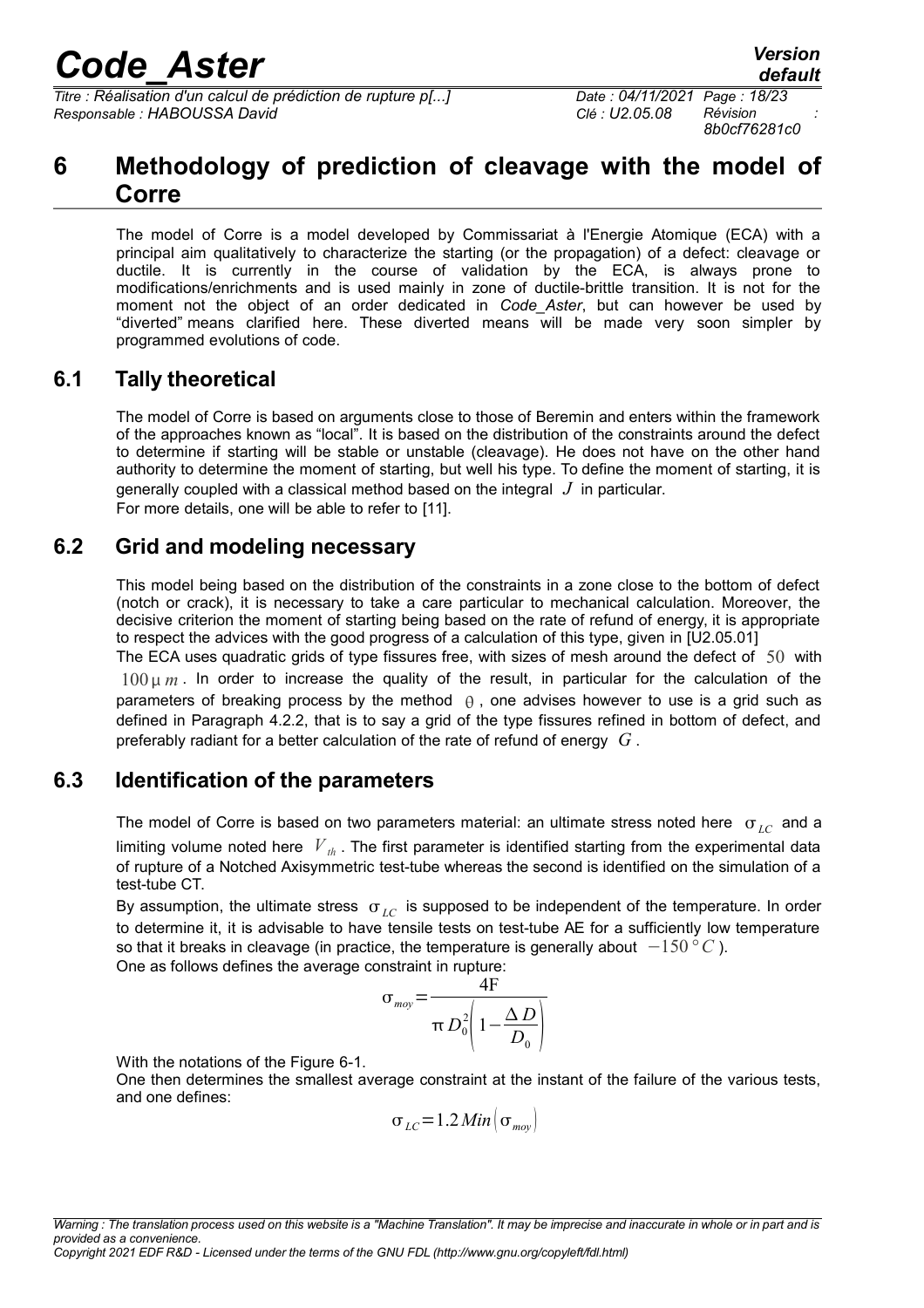*Titre : Réalisation d'un calcul de prédiction de rupture p[...] Date : 04/11/2021 Page : 19/23 Responsable : HABOUSSA David Clé : U2.05.08 Révision :*



<span id="page-18-0"></span>**Figure 6-1: Tensile specimen for identification of the model of Corre**

Identification of the second parameter,  $V_{th}$ , the knowledge of test results of tensile requires on testtube CT at low temperature (is needed that the rupture takes place for a very weak propagation of the crack), i.e. *has minimum* the value of the rate of refund of energy to rupture.

Two digital simulations 2D of the test are carried out. A first in small deformations (for the calculation of the rate of refund of energy), and a second in great deformations (for the calculation of  $V_{th}$ ). The curve then is plotted *J* /ouverture of defect for simulation in small deformations. One places oneself at the value of  $J$  with the rupture and one determines the opening of the defect  $\partial uv_{run}$  on this level of loading.

On simulation in great deformations, one seeks the level of loading such as the opening is equal to *ouvrup* . For this level of loading, one determines the volume of matter on which the constraint exceeds the value  $\sigma_{LC}$ . This stage can be realized via the order POST\_ELEM in the following way:



*default*

*8b0cf76281c0*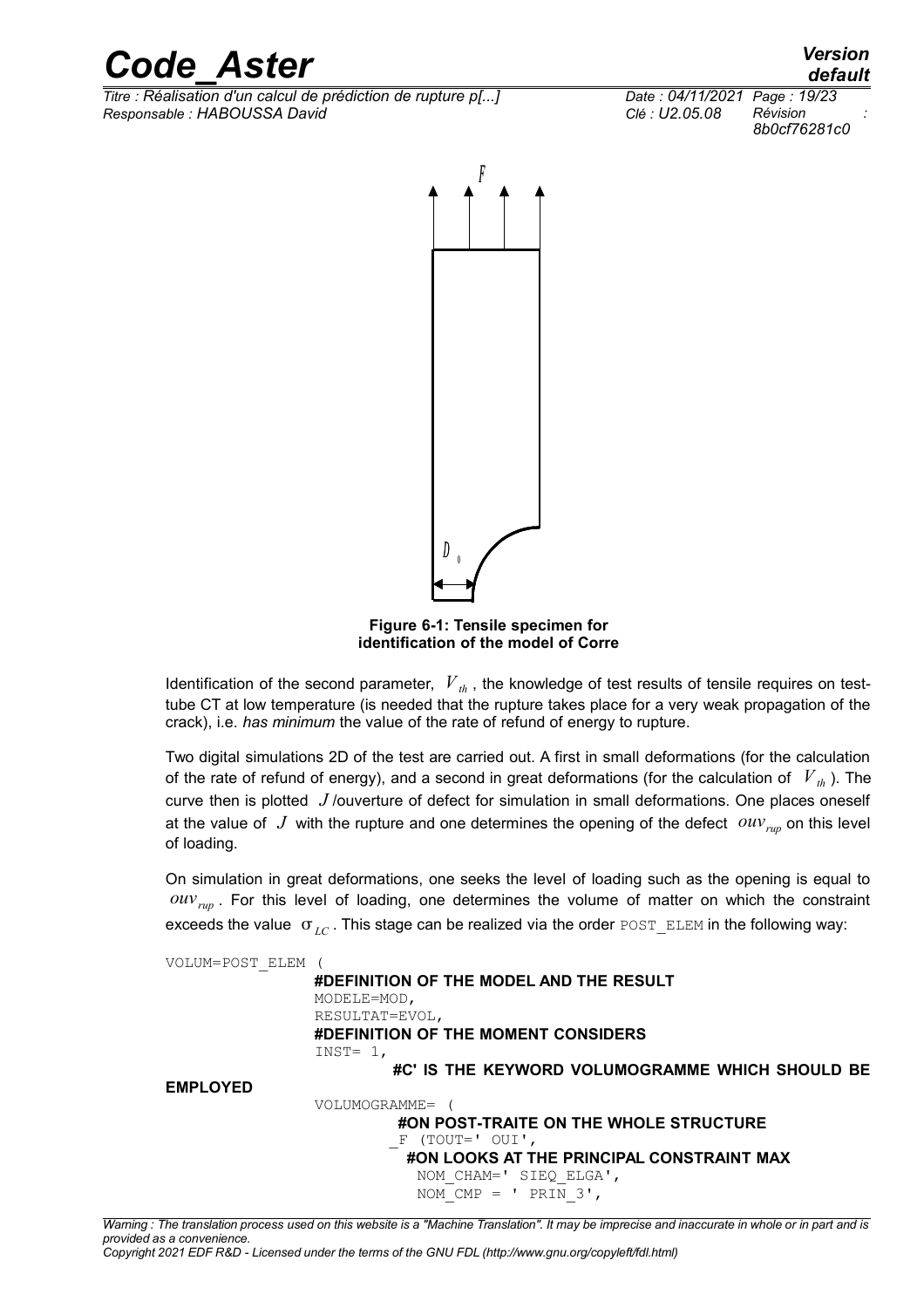*Titre : Réalisation d'un calcul de prédiction de rupture p[...] Date : 04/11/2021 Page : 20/23 Responsable : HABOUSSA David Clé : U2.05.08 Révision :*

*8b0cf76281c0*

#### **#ON ADVISES TO TAKE MANY INTERVALS**

NB\_INTERV=50,),  $)$ ,  $)$ 

One obtains at exit a table containing many information at the place and the time of the post treatment; one concentrates here on the columns which interest us:

| RESULT      | NOM CHAM  |          | NOM CMP           |          | BORNE INF                           | BORNE SUP                    | DISTRIBUTION                              |
|-------------|-----------|----------|-------------------|----------|-------------------------------------|------------------------------|-------------------------------------------|
|             |           |          |                   |          | LIMIT INF OF THE<br><b>INTERVAL</b> | LIMIT SUP OF<br>THE INTERVAL | <b>RELATIVE VOLUME</b><br>OF THE INTERVAL |
| EVOL        | SIEQ ELGA |          | PRIN <sub>3</sub> |          | $-1.51895E+02$                      | $-1.50910E+02$               | 2.98596E-10                               |
| EVOL        | SIEQ ELGA |          | PRIN <sub>3</sub> |          | $-1.50910E+02$                      | $-1.49925E+02$               | $0.00000E + 00$                           |
| <b>EVOL</b> | SIEQ ELGA |          | PRIN <sub>3</sub> |          | $-1.49925E+02$                      | $-1.48940E+02$               | $0.00000E + 00$                           |
| $\cdots$    | $\cdots$  | $\cdots$ |                   |          |                                     | $\cdots$                     | $\cdots$                                  |
| $\cdots$    | $\cdots$  | $\cdots$ | $\cdots$          | $\cdots$ |                                     | $\cdots$                     | $\cdots$                                  |
| EVOL        | SIEQ ELGA |          | PRIN <sub>3</sub> |          | 8.30432E+02                         | 8.31417E+02                  | 4.21426E-09                               |
| EVOL        | SIEQ ELGA |          | PRIN <sub>3</sub> |          | 8.31417E+02                         | 8.32402E+02                  | 1.41899E-09                               |
| EVOL        | SIEQ ELGA |          | PRIN <sub>3</sub> |          | 8.32402E+02                         | 8.33388E+02                  | 3.88076E-09                               |
|             |           |          |                   |          |                                     |                              |                                           |

**Table 6.1: Table of exit for the model of Corre**

One summons then the distribution for the values of constraints higher than  $\sigma_{LC}$ . For example here if *LC*=830MPa , one summons the three last distribution, that is to say 9.51401E−09 . One multiplies this figure by the total volume of the part, and one obtains the parameter  $V_{th}$ .

The identification of the parameters is summarized as follows:

- on tensile tests on AE at low temperature, to determine the average constraint with rupture  $\sigma_{_{moy}}$ ;
- in deducing the parameter  $\sigma_{LC} = 1.2$  *Min*  $|\sigma_{max}|$ ;
- to carry out a simulation, in 2D small deformations, of traction on test-tube CT which one knows it *J* with rupture;
- to determine the opening of defect when it  $J$  with rupture is reached ( $J$  calculated by CALC  $\in$ );
- to carry out a simulation, in 2D great deformations, same test on CT;
- to determine the level of loading for which the opening of the defect equalizes the opening to rupture obtained in small deformations;
- on this level of loading, to use the order POST ELEM to know the volume of matter on which the maximum principal constraint exceeds the constraint  $\sigma_{LC}$  : this volume is equal to  $V_{th}$  (attention with symmetries: a multiplicative factor must be added to give an account of symmetries).

## **6.4 Prediction of the cleavage of a structure**

<span id="page-19-0"></span>As for the other models, it is necessary to use the same type of simulation as that carried out for the identification of the parameters (crack or fine notch).

One then carries out two thermomechanical calculations of the structure: one in small deformations, the other in great deformations.

Calculation in small deformations makes it possible to know the loading of starting, which is such as the integral *J* it reaches *J* with rupture (in general, the ECA uses the parameter  $J_{0.2}$ , corresponding to the value of  $J$  for a starting of  $0.2 \text{mm}$  on CT). This level of loading, one determines the opening of the defect.

Calculation in great deformations makes it possible to know the nature of starting; one places oneself on a level of loading such as the opening in great deformations is equal to the opening in small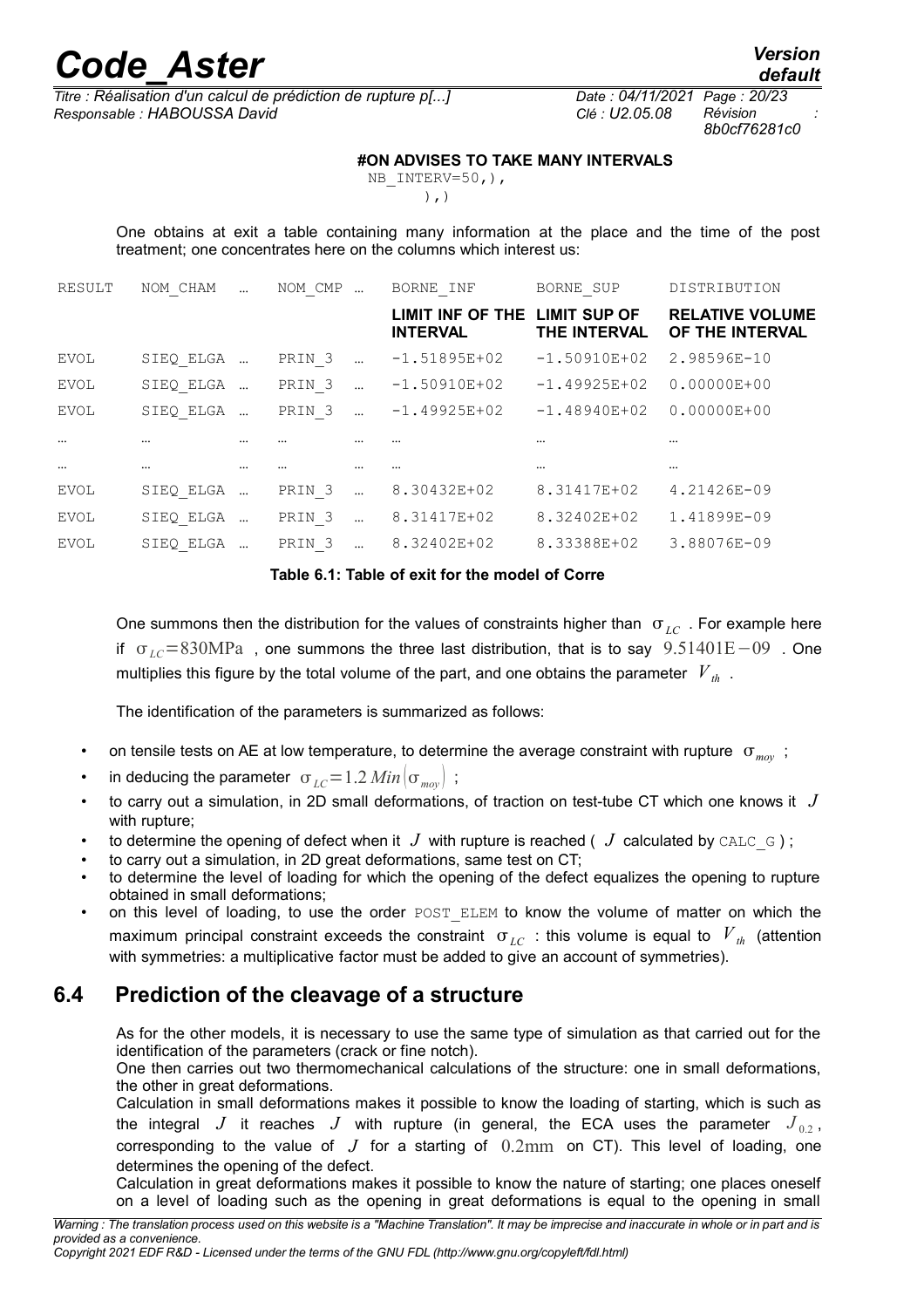# *Code*<br>*Code*<br>*Code Aster Condensign d'un calcul de prédiction de rupture p[...]*<br>*Code : 04/11/2021 Page : 21/23*

*Titre : Réalisation d'un calcul de prédiction de rupture p[...] Date : 04/11/2021 Page : 21/23 Responsable : HABOUSSA David Clé : U2.05.08 Révision :*

*8b0cf76281c0*

 $V_{LC}$ *Lfront* *default*

 $\langle V \rangle$ <sub>*th*</sub>, then

deformations when it *J* with rupture is reached. This level of loading, one determines the volume of matter  $\left. V_{\right. LC}\right.$  on which the maximum principal constraint exceeds  $\left. \sigma_{\right. LC}\right. :\left. _{V_{\left. LC}\right. } \right\vert$  $\sum_{i}$   $\left(V_{i} \vee \sigma_{i} \geq \sigma_{LC}\right)$ 

*Vtotal* However, the parameter  $V_{th}$  was identified on tests 2D. Moreover, one suspects that if the face of crack has an infinite length, volume *V LC* of going beyond will also tend towards the infinite one. This

is why volume  $\left. V\right|_{LC}$  must be divided by the length of the face of crack  $\left. L_{\textit{front}}\right.$  If

cleavage cannot take place, and starting will be ductile; if on the contrary  $\frac{V_{LC}}{I}$ *Lfront*  $V_{th}$ , then the risk

of cleavage is nonnull and increases with *V LC* . There exists an expression of the probability of cleavage according to *V LC* , but this one was not sufficiently validated until now so that we make mention of it here. It however is described in [\[11\].](#page-22-11)

### **6.5 Precautions and limits of this approach**

<span id="page-20-0"></span>From our point of view, this approach presents some limits and precautions which are quickly evoked here.

First of all, the limiting loading of starting is defined by the integral  $J$ ; this one being calculable rigorously only in elasticity (linear or not), the loading of starting cannot theoretically be given when one leaves elasticity. However, in the case of loading proportional monotonous, elastoplastic calculation can be regarded as nonlinear rubber band, and the calculation of *J* is valid. At all events, the method does not make it possible to predict the moment of starting for an unspecified loading.

Moreover, it is appropriate, to use the model completely, to carry out a calculation in small deformations and a calculation in great deformations, and to establish a link starting from the openings of defect in both cases. This kind of analogy, although current, is not entirely satisfactory.

These the first two remarks could be circumvented by using another criterion of determination of the calculable loading of starting in great deformations and valid for an unspecified loading. Unfortunately, it is not for the moment not possible.

On the level of the type of starting itself, the criterion is based on a volume of going beyond a breaking value of constraint in the zone close to the defect. However, in the zones close to the defect, and even more when this one is modelled by a crack, the calculation of the constraints is difficult because of the generated singularities and the problems of incompressibility. It is thus advisable to visualize the constraints (in particular hydrostatic, not equivalent) at the bottom of defect and to make sure that their distribution is physical. A common practice is to carry out the average of the constraints by element and to make use of it for calculation of volume; it will be pointed out that the average of two false results is not necessarily right.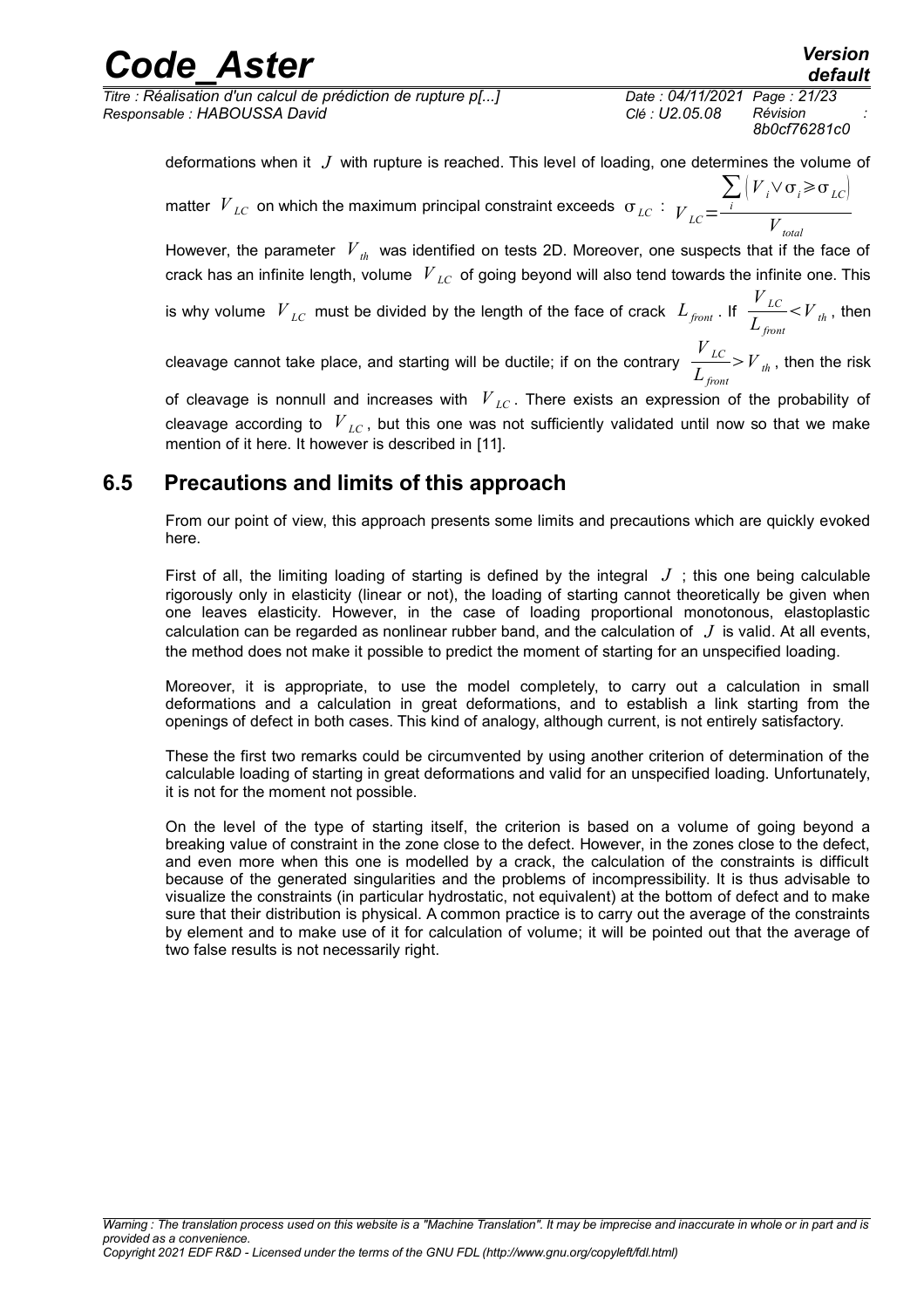*Titre : Réalisation d'un calcul de prédiction de rupture p[...] Date : 04/11/2021 Page : 22/23 Responsable : HABOUSSA David Clé : U2.05.08 Révision :*

*8b0cf76281c0*

## **7 Conclusion**

<span id="page-21-0"></span>In Code\_hasster, the prediction of cleavage can be realized with four models; three of them (Beremin, Bordet, Corre) are based on a criterion in constraint (approach known as local), the last (  $G_P$  ) being based on elastic energy (approach known as energy). Their respective fields of validity make it possible to sweep the complex situations of loading, in particular the cases of loading nonproportional. Calculations in zone of ductile/fragile transition raise more difficulty, and still deserve rather broad validation.

The principal council is to take care that thermomechanical calculation proceeds the best possible one. If the mechanical fields are calculated in a too approximate way, the quality of the predictions will be seen some affected.

The second council is to confront the predictions of several of the approaches, and, as for all the digital simulations, to carry a critical glance on the got results.